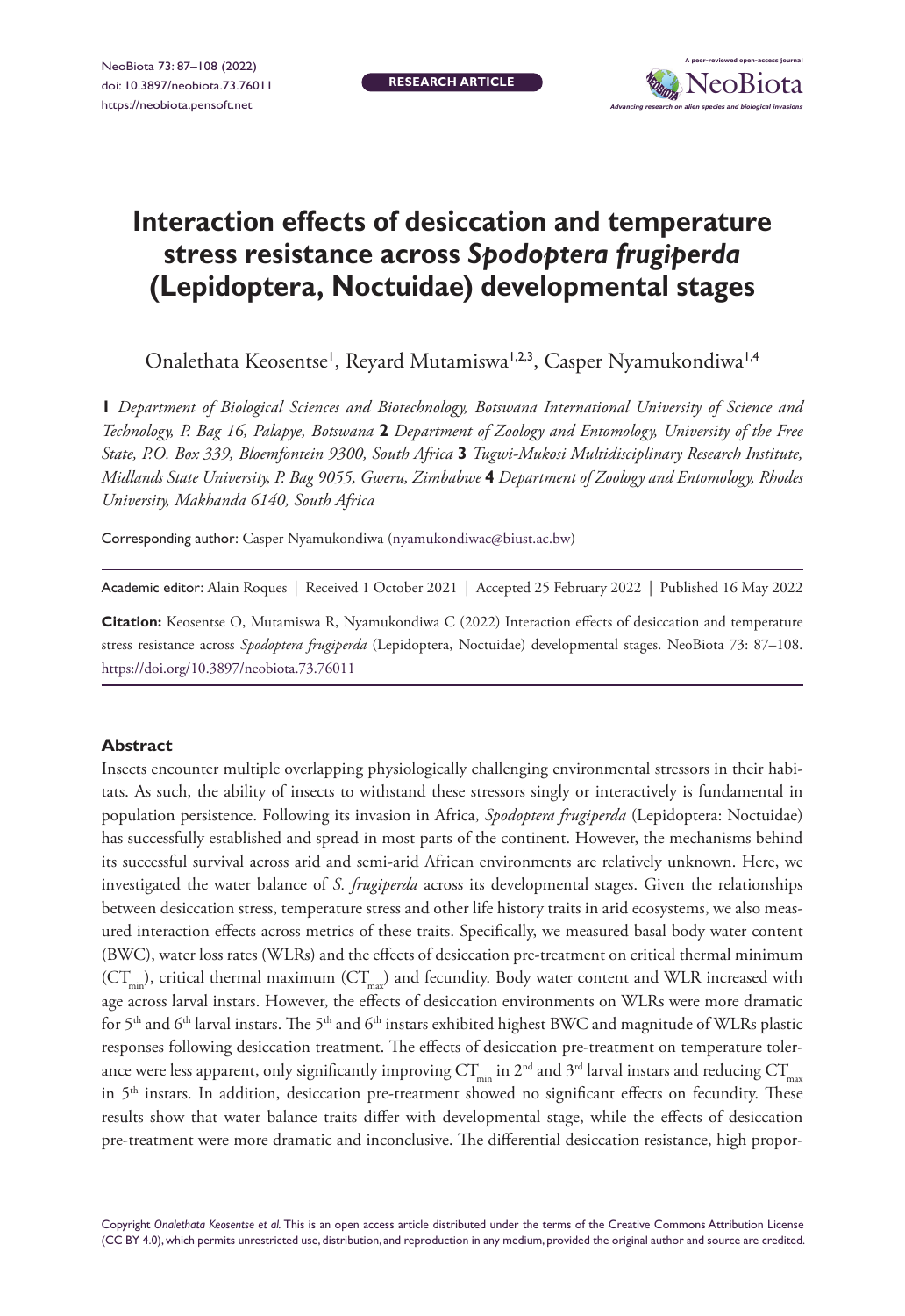tional BWC and no desiccation pre-treatment effects on fecundity may help the species survive in arid and semi-arid environments. This information provides insights into understanding *S. frugiperda* survival under desiccating arid and semi-arid tropical environments and is significant in predicting pest outbreaks.

#### **Keywords**

Desiccation pre-treatment, fall armyworm, fecundity, thermal plasticity, water balance

#### **Introduction**

In natural and managed ecosystems, insects encounter multiple overlapping environmental stressors which may affect their physiological fitness and survival (Gotcha et al. 2018; Mutamiswa et al. 2018, 2021). For example, there is a higher likelihood of increasing magnitudes and frequency of heat and desiccation stress as well as drought (associated with poor rainfall) as climate change ensues (IPCC 2014). As such, the interplay between heat stress and water deficit may exert physiological stress amongst insects and across ontogeny, and in all likelihood affecting organismal fitness, function and survival (Bubliy et al. 2012; Mitchell et al. 2017). Given that rapid dehydration occurs under dry environmental conditions, prolonged exposure to these conditions may negatively influence insect water balance and homeostasis (Guedes et al. 2015). Hence, survival may be highly dependent on body water content (BWC) management and desiccation tolerance. Various studies suggest that insects from tropical and drier environments have inherent adaptive water balance mechanisms such as reduction in cuticular permeability, reduced water loss rates (WLRs) through excretion and differential cuticular lipids composition and plasticity thereof (Hadley 1994; Gibbs et al. 1997; Gibbs 2002; Hoffmann et al. 2003a; Kellermann et al. 2009). Most empirical studies looking into the effects of insect responses to climate change have been skewed towards high temperature responses (Huey and Kearney 2020). However, precipitation and relative humidity (RH) fluctuations also exert significant stress to insects and tolerance to these stressors can largely affect species ecology (Chown et al. 2011; Kellermann et al. 2018). Moreover, increasing heat stress with climate change (see Stillman 2019; Xu et al. 2020) also comes with simultaneous high desiccation stress. Therefore, understanding water balance and heat stress, and the interactive responses of the two related stressors may be significant for survival in arid and semi-arid habitats and may be key determinants to invasion success for pest insect species (Kellermann et al. 2018).

Water balance is the ability of an organism to maintain constant body water levels under different environments (Yoder et al. 2003). It plays a pivotal role in determining insect diurnal and seasonal activity patterns, population dynamics and biogeography (Kleynhans and Terblanche 2011; Guedes et al. 2015). The ability of an insect to maintain water balance (water gain and loss equilibrium) is highly dependent on the moisture content of its immediate environment (Guedes et al. 2015). Insects lose water through the exoskeleton, evaporation through spiracles and tracheal system, oral or anal secretions, and excretion (Chown et al. 2011). However, the bulk of the water is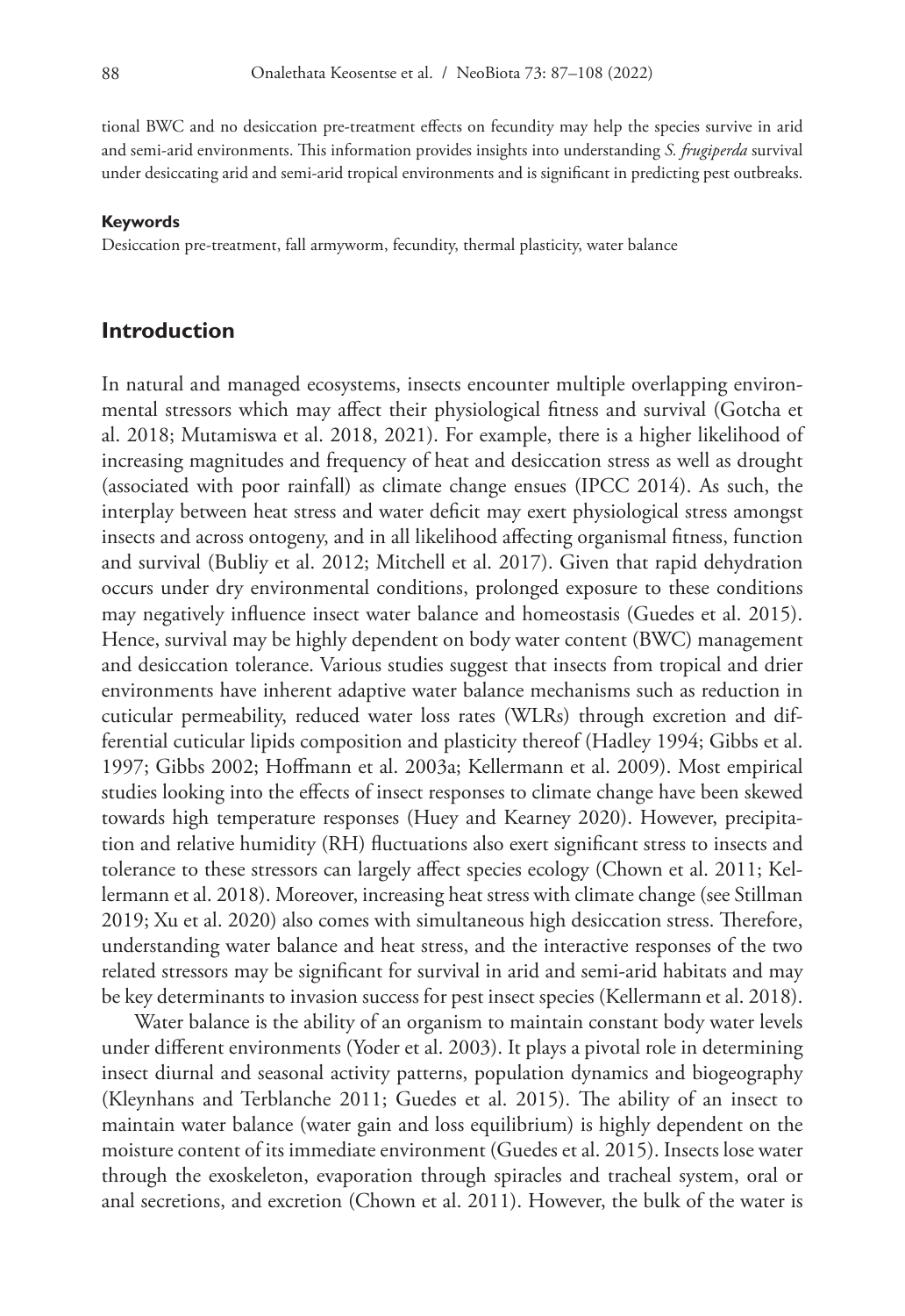lost through the exoskeleton (Chown and Nicolson 2004; Rolandi et al. 2014). Given their small size, low fat-storage and a large surface area to volume ratio, maintenance of water balance in insects is a challenge, and significantly so in arid to semi-arid tropical changing environments (Gibbs et al. 1997; Gibbs et al. 2003; Chown et al. 2011; Weldon et al. 2013; Rolandi et al. 2014; Bujan et al. 2016). Insect water loss is also highly complex and varies with many factors including clines, species, environmental history (or plasticity) and ontogeny. However, the ontogenetic effects on water balance studies remain limited despite the significance of the traits for insects' population dynamics and biogeography. In contrast, insects gain water directly through drinking free water, indirectly through food and nectar as well as absorbing atmospheric water (Chown and Nicolson 2004; Guedes et al. 2015). As a result, the maintenance of hygric physiological homeostasis may be a key trait for survival and coupled with heat stress resistance, the two traits may be critical for surviving high temperature and desiccation in arid environments, typified with climate change. However, despite the significance of these two overlapping stressors, their interactive effects across ontogeny remain unknown for *Spodoptera frugiperda* (J.E Smith) (Lepidoptera: Noctuidae), despite its significance for the pest species ecology.

Desiccation stress, commonly associated with xeric arid environments is one of the primary stressors influencing the distribution and behavior of insects in the tropics. As insects move from moister to drier environments, there is a high likelihood of experiencing increasingly desiccating conditions (Weldon et al. 2016). As a result, some organisms are spatially restricted to areas of optimal RH, or behaviorally track optimal RH conditions. For example, *Drosophila birchii* is usually restricted to rainforests due to its inability to tolerate desiccation stress (Hoffmann et al. 2003b; Bazinet et al. 2010). Hence, desiccation resistance (the ability of insects to withstand water loss) is fundamental in managing stress under rapidly shifting environments and can largely predict the fundamental niche of invasive pest species (IPCC 2014; Bujan et al. 2016). Desiccation resistance varies across geographic clines, body mass and biochemical composition (Guedes et al. 2015; Bujan et al. 2016), size and sex (Tejeda et al. 2014), age (Weldon and Taylor 2010), life stage and species (Weldon et al. 2013, 2016; Bujan et al. 2016). Similarly, within species desiccation resistance also varies across individual populations and development (Weldon and Taylor 2010). Insects have evolved some behavioral, morphological, physiological and biochemical mechanisms to withstand dehydration, and these are primarily hinged on increasing water storage, restricting WLRs and increasing tolerance to water loss (Gibbs et al. 2003; Chown and Nicolson 2004; Chown et al. 2011; Weldon et al. 2013, 2016). Behaviorally, insects can migrate to cooler moister microhabitats, aggregate and burrow to reduce desiccation stress (Guedes et al. 2015). In addition, insects can physiologically compensate for desiccation stress by converting stored fat to metabolic water, increasing cryoprotectants levels, decreasing metabolic rate and increasing reabsorption of water in the rectum (Benoit et al. 2007; Lopez-Martinez et al. 2009; Harrison et al. 2012). Using *Anastrepha ludens* (Tejeda et al. 2014) and Panama ant species (Bujan et al. 2016), previous studies showed a significant correlation between desiccation resistance and body size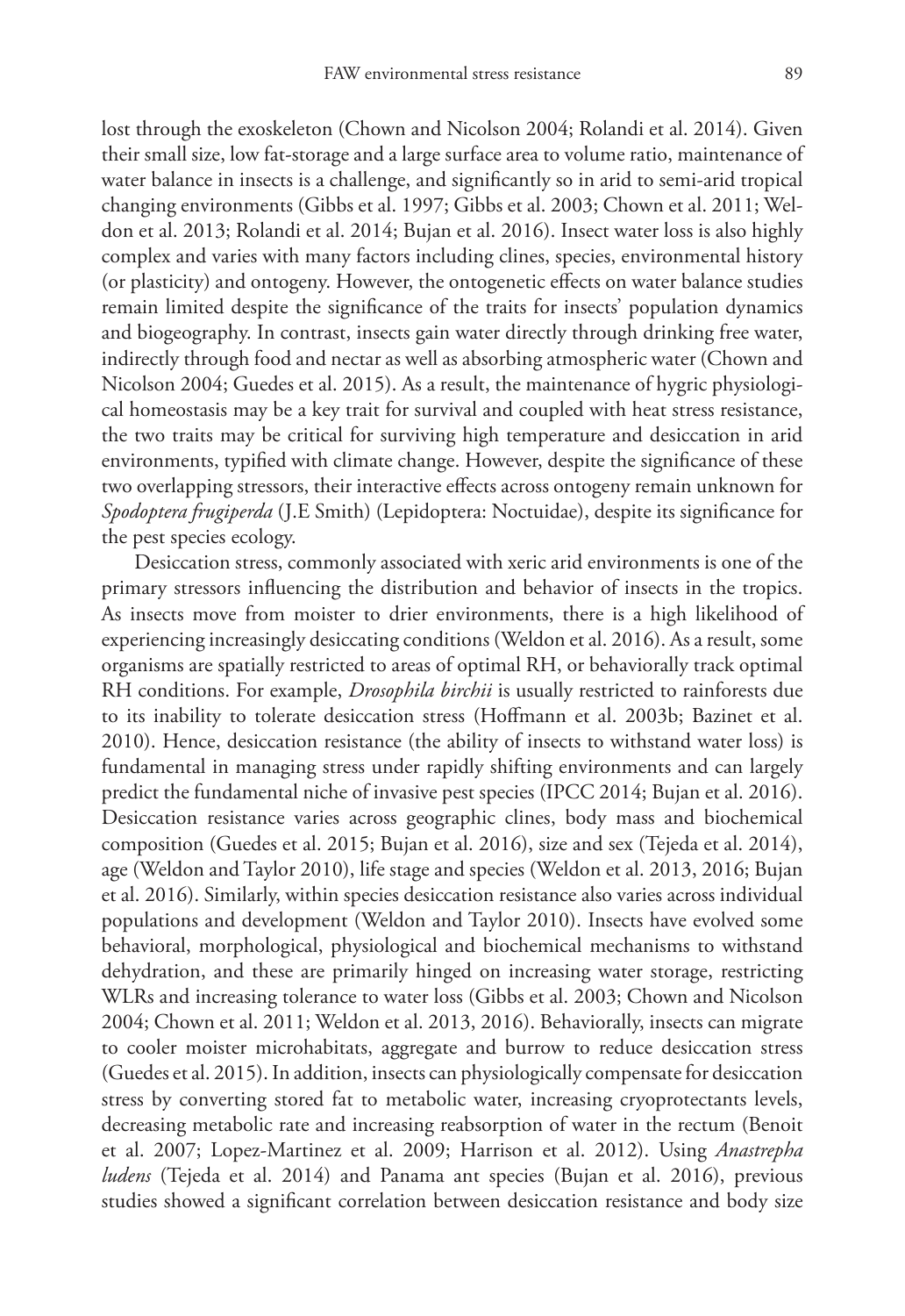owing to an increased BWC with body size. However, in *Bactrocera tryoni* (Weldon and Taylor 2010), desiccation resistance decreased with age and body size while for *Belgica antarctica*, the trait also varied across developmental stages (Benoit et al. 2007). This suggests complexity in determinants for desiccation stress resistance and warrants more investigations across different taxa before general conclusions can be made on desiccation resistance in insects.

Acclimation is a medium to long term, often reversible, change in phenotype in response to chronic exposure to sub-lethal stress under controlled conditions and within a single generation of an organism (Whitman and Agrawal 2009; Sgrò et al. 2016). This mechanism gives insects a performance advantage on a subsequent exposure to stress in the same environment. For example, insects exposed to prior stressful but sublethal dry environments tend to have lower WLRs on subsequent exposure to more severe desiccation stress (Terblanche and Kleynhans 2009; Chown et al. 2011). Various studies have pointed to the significant role desiccation acclimation plays in fitness and survival of different insect taxa, singly and interactively with other stressors e.g. temperature. For example, desiccation acclimation improved critical thermal minimum (CT<sub>min</sub>) in larvae of *Chilo partellus* (Swinhoe), *Busseola fusca* (Fuller) and *Sesamia calamistis* Hampson (Mutamiswa et al. 2018). In addition, desiccation acclimation also increased heat tolerance (CT<sub>max</sub>) in *Ceratitis rosa* Karsch adults (Gotcha et al. 2018) as well as larvae and adults of *Prostephanus truncatus* (Horn) (Mutamiswa et al. 2021). These studies suggest potential positive interactive effects across divergent stress traits, a phenomenon that may be key to maintaining fitness under stressful heterogeneous environments (see Sinclair et al. 2013).

*Spodoptera frugiperda* is a tropical insect of American origin which was first reported in Africa in 2016 (Goergen et al. 2016; Stokstad 2017). Since then, it has successfully invaded African countries (Stokstad 2017), Asia (FAO 2018a; Sharanabasappa et al. 2018; Yigezu and Wakgari 2020) and recently Australia (Maino et al. 2021). It is highly polyphagous (Cock et al. 2017; Montezano et al. 2018; Tambo et al. 2019) but it mainly prefers maize (Goergen et al. 2016; Abrahams et al. 2017; FAO 2018b). Its resilience and ability to survive all year round in African countries has been a topic of great concern (Early et al. 2018; Megersa and Tamiru 2019; Keosentse et al. 2021). Previous studies have assayed its thermal tolerance (Barfield et al. 1978; Du Plessis et al. 2020; Keosentse et al. 2021) and developed models to predict its spatio-temporal distribution (Westbrook et al. 2016; Early et al. 2018; Du Plessis et al. 2018). However, mechanisms behind its invasion success in tropical and arid environments remain poorly elucidated. The movement of *S. frugiperda* across humid and dry African environments, its ingression and naturalization may be better explained by efficient mechanisms of water balance, heat tolerance and their interactive effects thereof. Empirical studies on water balance have been reported in *Sitophilus zeamais* Motschulsky (Guedes et al. 2015), *Ceratitis capitata* (Wiedemann), *Ceratitis cosyra* (Walker) and *C. rosa* (Weldon et al. 2016). However, no studies have investigated developmental stage related differences in water balance traits of *S. frugiperda*. In addition, no studies have looked at the interaction of desiccation and high temperature stress for the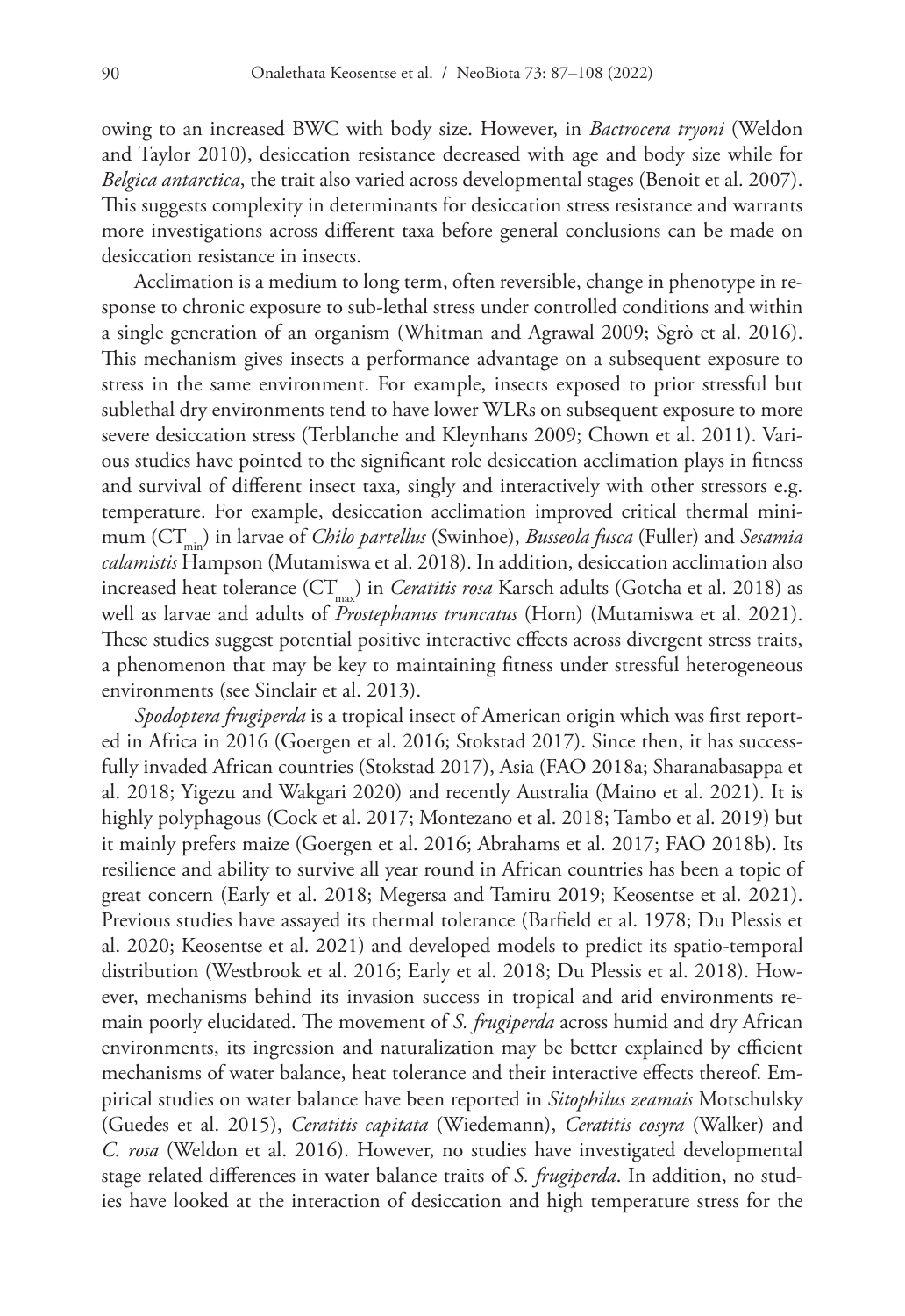species, despite being significant for fitness in dry tropical habitats. Against this background, we investigated developmental stage related differences in water balance in *S. frugiperda*. Furthermore, we also tested the effects of desiccation environments on the physiological traits *vis* WLRs and thermal tolerance and ecological traits, including effects on fecundity. Given *S. frugiperda*'s high invasion propensity under shifting environments, we hypothesize that desiccation pre-treatment capacity coupled with highly integral water balance may enhance its fitness in novel arid and semi-arid environments. We also hypothesize that there is variation in BWC, WLRs and thermal tolerance following acclimation across *S. frugiperda* developmental stages. The information generated here may help in modeling species distribution and developing management options under globally shifting environments.

## **Materials and methods**

#### Insect culture and rearing conditions

Wild populations of *S. frugiperda* 1<sup>st</sup> instar neonate larvae from different cohorts of parents were collected from maize fields in Bobonong village (22.26195°S, 28.99985°E) in the Central district of Botswana during austral summer (November 2020 to March 2021). They were mass reared in the laboratory on artificial diet (see Tefera et al. 2019) under optimum conditions i.e.  $28 \pm 1$  °C;  $65 \pm 5$ % RH; 12:12 light: dark photoperiod in climate controlled chambers (HPP 260; Memmert GmbH + Co.KG, Germany). Since cannibalism is predominant amongst late larval instars (Chapman et al. 1999), each late instar larva ( $3<sup>rd</sup>$  onwards) was individually placed in a separate 100 ml plastic vial with perforated screw-cap lid and artificial diet until pupation. Pupae were maintained in open Petri dishes in Bugdorm rearing cages (320 cm<sup>3</sup>; Bugdorm-BD43030F, Megaview Science Co., Ltd, Taiwan) until adult eclosion. Following eclosion, adults were provided with 25% sugar water-soaked cotton wool in a 60 ml plastic vial for food *ad libitum*. At least two potted maize plants (2 weeks old) were placed in each rearing cage as oviposition substrate for gravid females. After hatching the  $1<sup>st</sup>$  instar larvae were transferred to artificial diet for subsequent rearing. For all experiments, all larval instars, 24–48 h old pupae and adults (unsexed)  $\text{F}_\text{i}$  populations were used. Larval instar stages were demarcated using head capsule size (see Montezano et al. 2019).

#### Body water- and proportional body water-content

Twenty insects from each larval instar (1–4) were individually placed in 0.5 ml microcentrifuge tubes of known weight while instars (5–6), pupae and moths were individually placed in 2 ml microcentrifuge tubes of known weight. The initial mass of each insect was measured (to 0.0001 g) on an analytical balance (AS220.R2, RADWAG, Poland). Thereafter, the insects were placed in a Memmert drying oven (UF160, Memmert, Germany) set at 60 °C for 48 hours. Dry mass was measured (to 0.0001 g) on a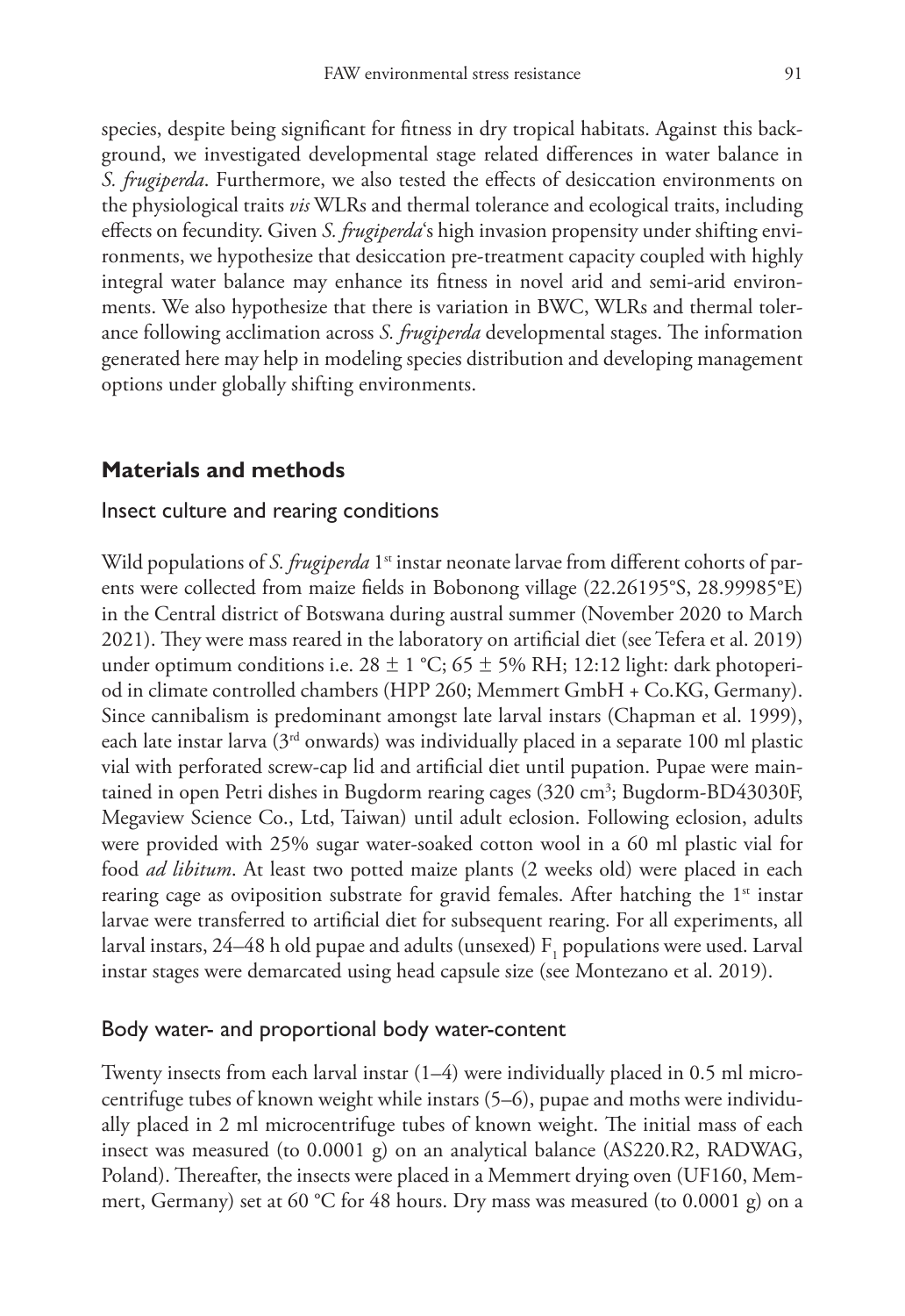microbalance after allowing insects to cool under laboratory temperature (28 °C) for 15 minutes. Dry mass was subtracted from initial mass to determine initial BWC (see complete methods in Bazinet et al. 2010; Weldon et al. 2018). Proportional BWC, basal body water (g) divided by wet mass (g) was calculated and used for analyzing developmental stage effects for this trait.

#### Water loss rates

Larval instars, pupae and adults ( $N = 20$  for each developmental stage) were individually placed in pre-weighed perforated 0.5 ml and 2 ml microcentrifuge tubes of known weight. The weight of each insect-carrying tube was later measured on an analytical microbalance. Thereafter, insect weight was determined by subtracting initial weight of tube from weight of insect-loaded tube. These tubes were placed on top of wire gauze in a glass sealed desiccator containing 80 g silica gel (equivalent to 7% RH) in climate chambers set at 28 °C; 65% RH for treatment while controls were placed in a desiccator without silica gel. After every 12 h, the insects were removed from each climate chamber, weighed in their tubes to calculate weight loss, and then immediately placed back in the chambers for subsequent recordings. This was repeated for 48 hours for all the developmental stages. Water loss rate (mg hr−1) over the 48 h experimental duration was calculated as follows:

$$
WLR = \frac{M1 - M2}{T}
$$

where WLR = water loss rate,  $M_1$  = initial body mass,  $M_2$  = final body mass and T = time (hours) following methods by Weldon et al. (2016) and Mutamiswa et al. (2021).

Effects of desiccation pre-treatment on physiological (critical thermal limits [CTLs]) and ecological traits (adult fecundity)

Desiccation pre-treatment assays were carried out using standard established protocols (see Bauerfeind et al. 2014; Mutamiswa et al. 2018) before measuring physiological and ecological traits. *Spodoptera frugiperda* larval instars and adults were individually placed in ten perforated 0.5 ml and 2 ml microcentrifuge tubes. The tubes were placed on top of wire gauze in a glass sealed desiccator containing 80 g silica gel. Thereafter, the desiccator was placed in a climate chamber under optimum conditions for 24 h. Thermocron iButtons (Model DS1920; Dallas Semiconductors, Dallas, Texas) were used to measure temperature and RH inside the desiccator at 30-min intervals. After 24 h, the insects were transferred to artificial diet for a further 12 h under optimum conditions before measuring CTLs and fecundity. Control organisms were maintained in climate chambers at (28 °C; 65% RH) before measuring their CTLs and fecundity.

### Critical thermal limits

Ten individual *S. frugiperda* larvae (of each 1–6<sup>th</sup> instars) and adults (mixed sex), from desiccation pre-treatment were placed into a double jacketed chamber ('organ pipes')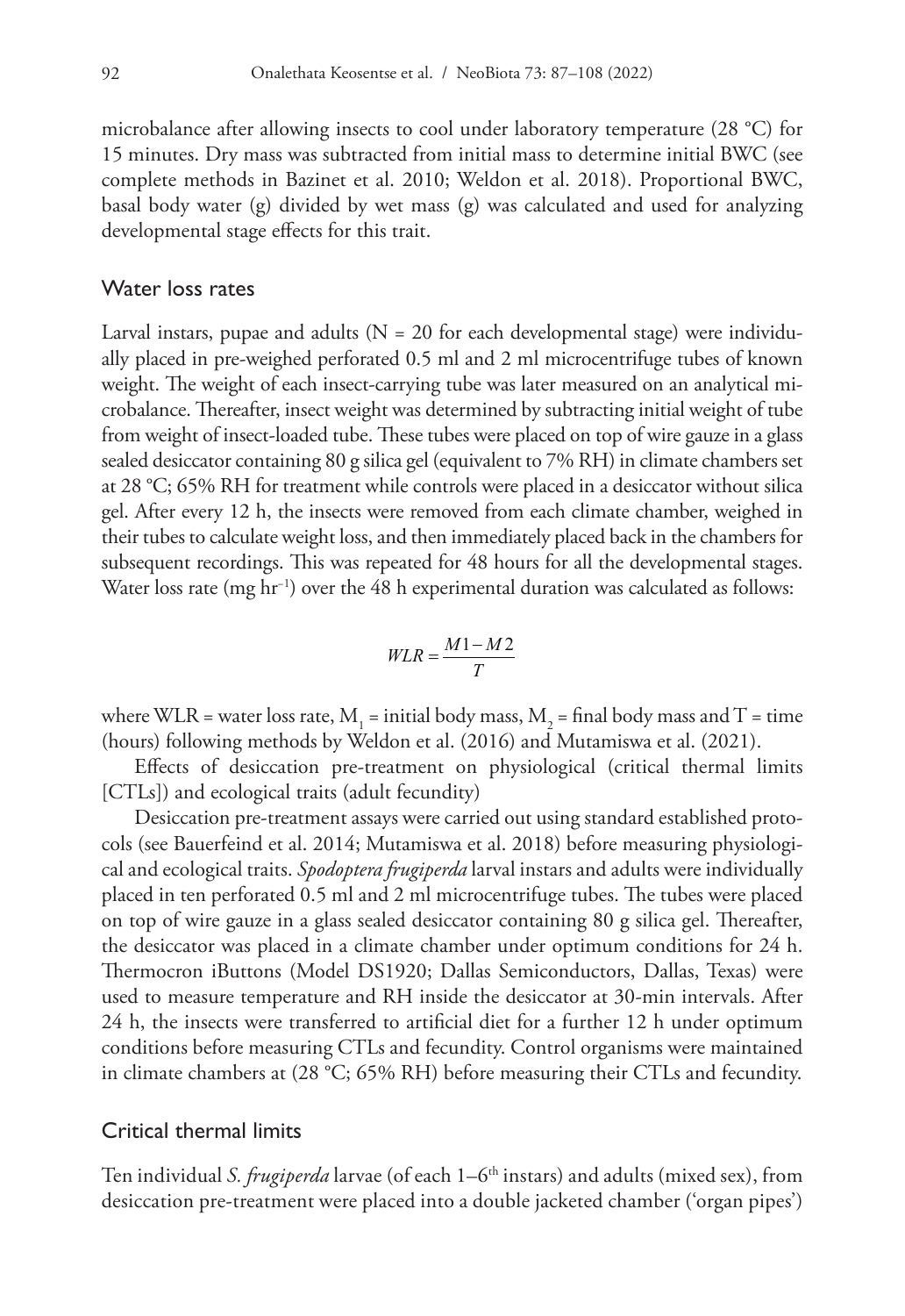connected to a programmable water bath (Lauda Eco Gold, Lauda DR.R. Wobser GMBH and Co. KG, Germany) filled with 1:1 water: propylene glycol to allow for subzero temperatures. A thermocouple (type K 36 SWG) connected to a digital thermometer (53/54IIB, Fluke Cooperation, USA) was inserted into the middle/control test tube to record chamber temperature. Both critical thermal- maxima  $(CT_{m})$  and -minima ( $CT_{min}$ ) experiments commenced at a set point temperature of 28 °C (with 10 minutes equilibration time) from which temperature was ramped up  $(CT_{nn})$  and down  $(CT_{min})$  at a rate of 0.25 °C/min until their CTLs were reached. The experimental procedure was repeated twice for each trait and treatment  $(1-6<sup>th</sup>$  instars plus adults) to yield sample sizes of  $N = 20$  for each treatment. Controls were maintained in climate chambers under optimum conditions (28 °C; 65% RH) before measuring their CTLs. Critical thermal limits were defined as the lower  $(CT_{min})$  and upper  $(CT_{\text{max}})$  temperatures at which each individual insect lost coordinated muscle function, consequently losing the ability to respond to mild stimuli (e.g. prodding) (see discussions in Nyamukondiwa and Terblanche 2010; Mutamiswa et al. 2017).

#### **Fecundity**

Twenty replicate pairs of treatment (desiccation pre-treated) 1–2 day old female and male adults of *S. frugiperda* were placed in separate rearing cages in climate chambers under optimum conditions. Each pair was provided with a cotton wad soaked in 25% sugar-water and a potted maize plant (2 weeks old) for oviposition. Control adult pairs (male and female) were maintained at optimal conditions (28 °C; 65% RH) until egg laying. Insects were allowed to mate, oviposit and removed from the experimental cages on day 8. Eggs were allowed to hatch on maize plants and emerging  $1<sup>st</sup>$  instar neonate larvae were counted and removed from the cage immediately after hatching. Fecundity was defined as the number of emerging  $1<sup>st</sup>$  instar neonate larvae per pair following adult oviposition for the 7 days duration.

#### Data analyses

Data analyses were carried out in STATISTICA, version 13.0 (Statsoft Inc., Tulsa, Oklahoma) and R version 3.3.0 (R development Core Team 2020). Data were first checked for normality and equality of variances using the Shapiro-Wilk and Hartley-Bartlett tests respectively. For BWC, proportional BWC, fecundity and CTLs data, linear model assumptions of constant variance and normal errors were met while WLR data failed to conform to assumptions of analysis of variance (ANOVA). Therefore, BWC, proportional BWC and fecundity results were analyzed using one-way ANOVA while CTLs results were analyzed using full factorial ANOVA with developmental stage and treatment being the categorical factors whereas BWC, proportional BWC, fecundity,  $CT_{min}$  and  $CT_{max}$  were the dependent variables. Water loss rates were analyzed using generalized linear model (GLM) assuming a Gaussian distribution and an identity link function in R with duration,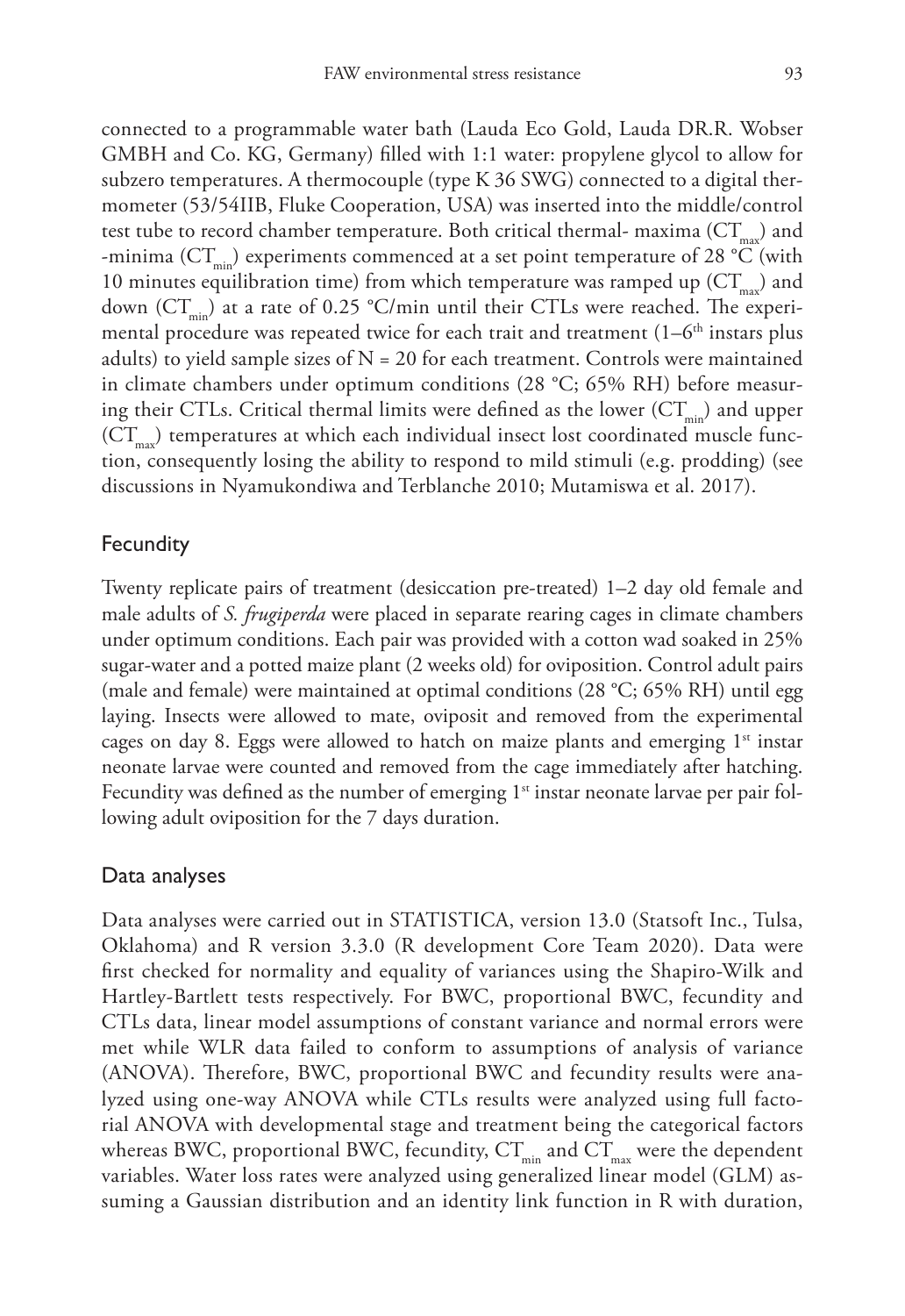developmental stage and time being the categorical factors and WLR being the dependent variable. Tukey-Kramer's *post-hoc* tests were used to separate statistically heterogeneous groups.

## **Results**

#### Body water content

Body water content varied significantly across developmental stages ( $P < 0.001$ ) (Table 1, Fig. 1A). The mean BWC for all larval instars  $(1^{st}-6^{th})$ , pupae and adults were  $0.01\pm0.001$  g,  $0.03\pm0.002$  g,  $0.06\pm0.002$  g,  $0.11\pm0.005$  g,  $0.19\pm0.007$  g, 0.29 $\pm$ 0.01 g, 0.15 $\pm$ 0.005 g and 0.05 $\pm$ 0.002 g respectively (Fig. 1A). Body water content significantly increased with larval instar level with instar 1 recording the lowest BWC whilst the 6<sup>th</sup> instar recorded the highest BWC amongst all tested developmental stages (Fig. 1A). However, there was no significant difference in BWC between  $1<sup>st</sup>$  and  $2<sup>nd</sup>$ ,  $2<sup>nd</sup>$  and  $3<sup>rd</sup>$  and across  $2<sup>nd</sup>$  and  $3<sup>rd</sup>$  larval instars and that of adults (see Fig. 1A). Proportional BWC also differed significantly among developmental stages (*P* ˂ 0.001) (Table 1, Fig. 1B). Adults recorded the lowest proportional BWC  $(0.63\pm0.01)$ , followed by pupae  $(0.71\pm0.005)$  while larvae recorded the highest proportional BWC, albeit it was not significantly different amongst all instars (Fig. 1B).

## Water loss rate

Generally, WLRs seemed to increase with larval instar, consistent with the constituent BWC. Water loss rate significantly varied across developmental stages, and time  $(P< 0.001)$ and not significantly among treatments  $(P > 0.01)$  (Table 2, Fig. 2). For all tested developmental stages, there seemed to be no significant effect of desiccation environment on WLRs except for 5<sup>th</sup> and 6<sup>th</sup> larval instars (see Fig. 2), developmental stages that also recorded the highest BWC (Fig. 1A). These trends were consistent across the different times (12, 24, 36 and 48 h). Moreover, WLRs gradually decreased over time for instars 4, 5 and 6 as well as adults of *S. frugiperda*. First instar larvae recorded the lowest WLR while 6<sup>th</sup> instar larvae recorded the highest WLR across time (Fig. 2). The only significant interaction ef-

**Table 1.** Summary statistical results from a one-way ANOVA showing the effects of developmental stage on BWC and proportional BWC in *S. frugiperda*. SS = sums of squares, DF=degrees of freedom, BWC=body water content.

| Trait            | Effect              | SS    | DF  | MS      |          |              |
|------------------|---------------------|-------|-----|---------|----------|--------------|
| BWC              | Intercept           | 1.99  |     | 1.99    | 3115.48  | ${}_{0.001}$ |
|                  | Developmental stage | 1.25  |     | 0.18    | 278.72   | ${}_{0.001}$ |
| Proportional BWC | Intercept           | 99.48 |     | 99.48   | 51920.61 | ${}_{0.001}$ |
|                  | Developmental stage | 0.85  |     | 0.12    | 63.45    | ${}_{0.001}$ |
|                  | Error               | 0.29  | 152 | 0.00192 |          |              |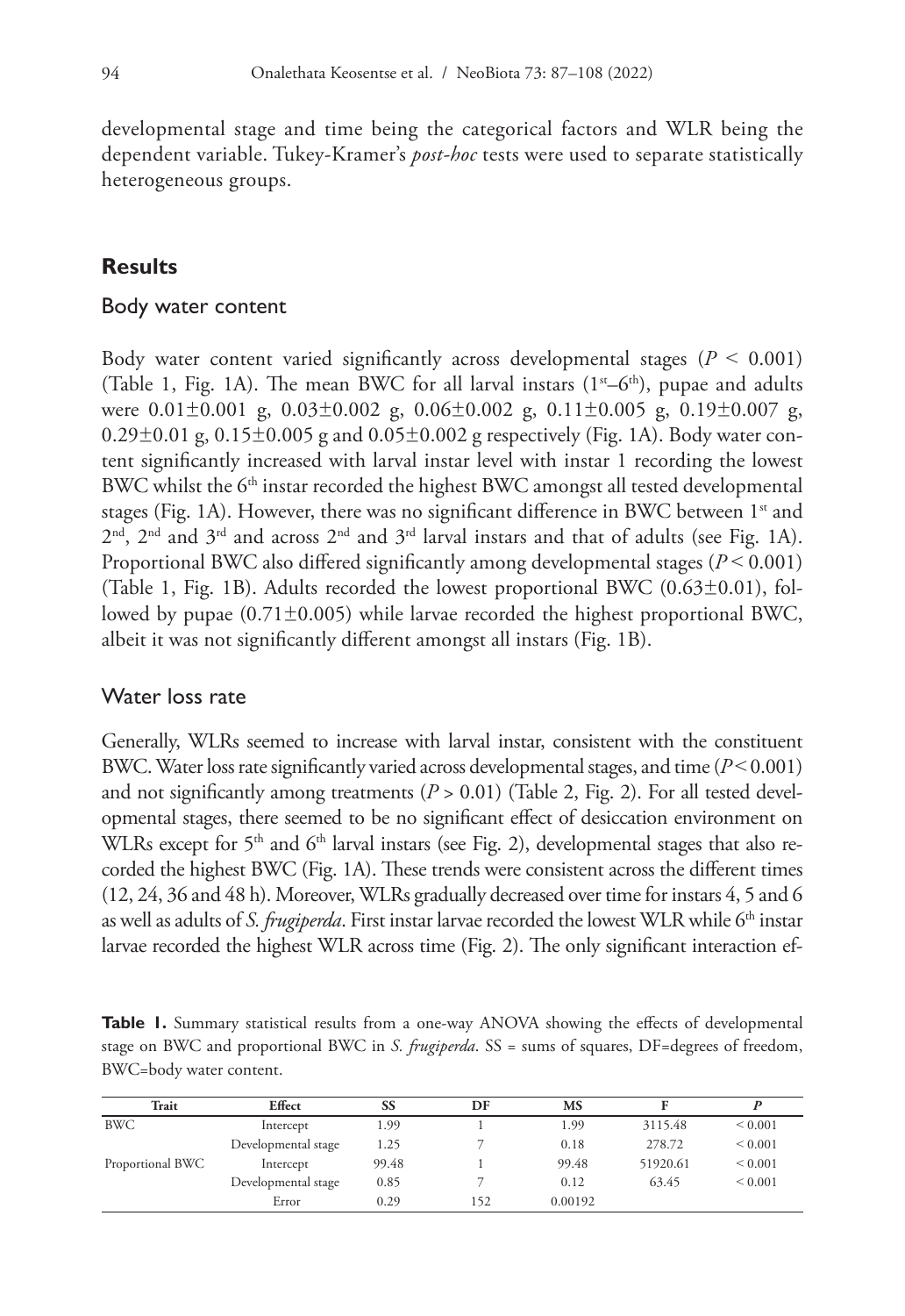

**Figure 1.** *Spodoptera frugiperda*'s body water content **A** and the proportional body water content **B** for larvae (all six instars), pupae and adults (48 h old). Error bars represent 95% confidence limits ( $N = 20$ ). Means with the same letter are not significantly different from each other.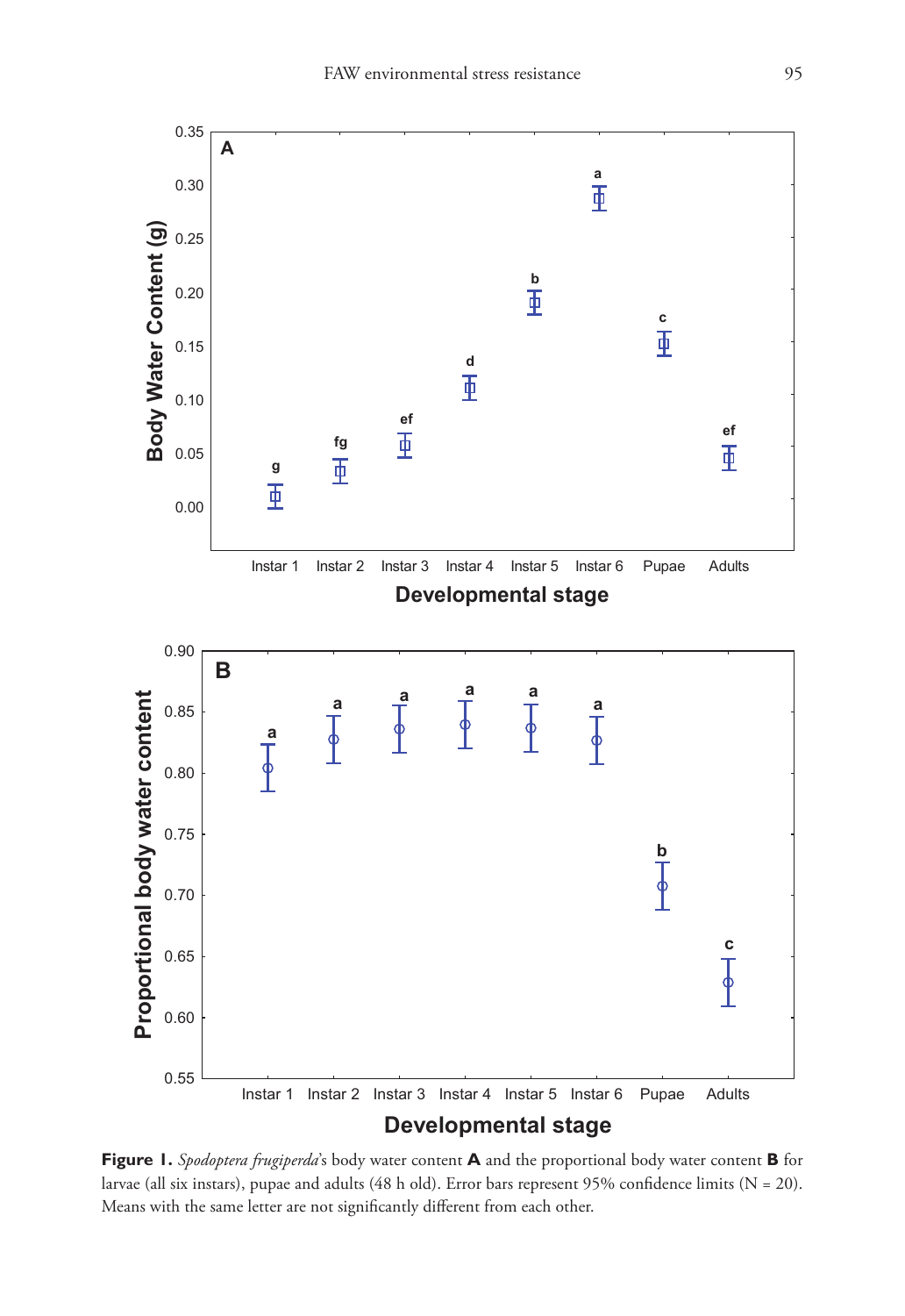**Table 2.** Summary statistical results from factorial analysis using generalized linear model (GLM) on the effects of desiccation, developmental stage and interaction thereof on *S. frugiperda* water loss rates. All analyses were done in R version 3.3.0. DF = degrees of freedom.

| Effect                                | DF |        |         |
|---------------------------------------|----|--------|---------|
| Desiccation                           |    | 0.05   | 0.65    |
| Developmental stage                   |    | 765.66 | < 0.001 |
| Time                                  |    | 10.51  | < 0.001 |
| Desiccation *Developmental stage      |    | 52.19  | < 0.001 |
| Desiccation *Time                     |    | 0.54   | 0.546   |
| Developmental stage*Time              | 21 | 8.83   | 0.033   |
| Desiccation *Developmental stage*Time | 21 | 2.42   | 0.985   |



**Figure 2.** Water loss rates of *S. frugiperda* larvae (instars 1–6), pupae and adults following 12, 24, 36 and 48 h desiccation exposure at 7% RH. Error bars represent 95% confidence limits (N = 20 per treatment group). Des. env. = desiccation treatment (7% RH).

fect was found between treatment and developmental stage (Table 2). No mortalities were recorded for all individuals in each developmental stage during the WLR experiments.

## Effects of desiccation pre-treatment on CTLs and fecundity

Following desiccation pre-treatment, all individuals and across all developmental stages survived acclimation stress before subsequent CTLs and fecundity experiments. Desic-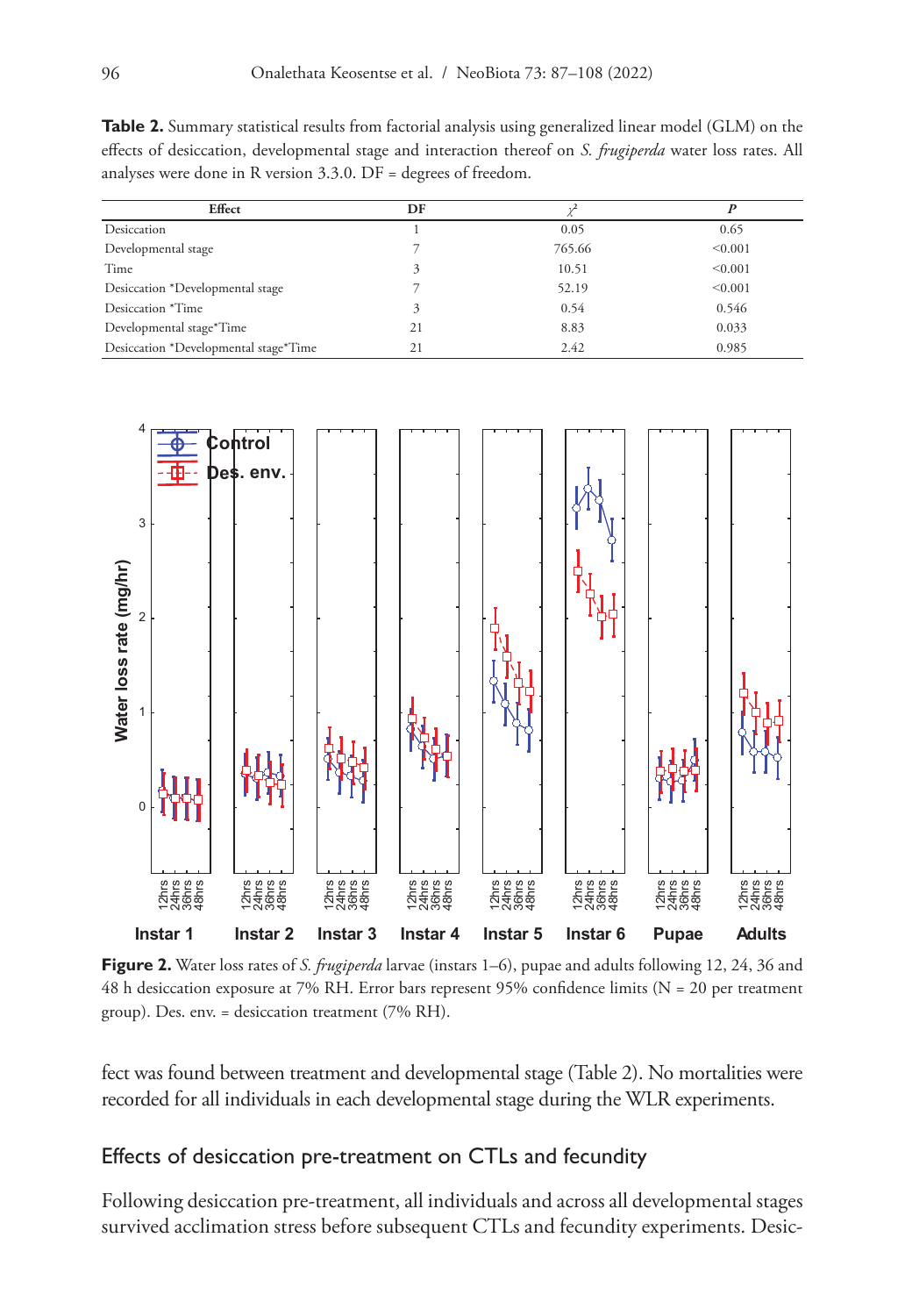**Table 3.** Summary statistical results from a factorial ANOVA ( $CT_{min}$  and  $CT_{max}$ ) and one-way ANOVA (fecundity) showing effects of desiccation pre-treatment, developmental stage and interaction thereof on *S. frugiperda* critical thermal limits (CT<sub>min</sub>, CT<sub>max</sub>) (larvae and adults) and adult fecundity, measured as number of 1<sup>st</sup> instar neonates larvae produced during a 7 days incubation period. SS = sums of squares, DF = degrees of freedom,  $CT_{min}$  = critical thermal minimum,  $CT_{max}$  = critical thermal maximum.

| <b>Trait Effect</b>                            | <b>SS</b> | DF  | <b>MS</b> | F        | $\boldsymbol{P}$ |
|------------------------------------------------|-----------|-----|-----------|----------|------------------|
| $CT_$ Intercept                                | 6796.501  |     | 6796.501  | 27892.11 | < 0.001          |
| Developmental stage                            | 455.48    | 6   | 75.914    | 311.54   | < 0.001          |
| Desiccation pre-treatment                      | 0.350     |     | 0.350     | 1.44     | 0.232            |
| Developmental stage* desiccation pre-treatment | 23,001    | 6   | 3.834     | 15.73    | < 0.001          |
| Error                                          | 64.817    | 266 | 0.244     |          |                  |
| $CT_{\text{max}}$ Intercept                    | 655463.3  |     | 655463.3  | 58937.37 | < 0.001          |
| Developmental stage                            | 290.5     | 6   | 48.4      | 4.35     | < 0.001          |
| Desiccation pre-treatment                      | 47.7      |     | 47.7      | 4.29     | 0.039265         |
| Developmental stage* Desiccation pre-treatment | 155.1     | 6   | 25.8      | 2.32     | 0.033290         |
| Error                                          | 2958.3    | 266 | 11.1      |          |                  |
| Fecundity Intercept                            | 5995405   |     | 5995405   | 852.7159 | < 0.001          |
| Desiccation pre-treatment                      | 3497      |     | 3497      | 0.4974   | 0.485            |
| Error                                          | 267176    | 38  | 7031      |          |                  |

cation pre-treatment effects were generally dramatic for  $CT_{min}$ ,  $CT_{max}$  and across tested developmental stages (*P* > 0.01) (Table 3). For example, desiccation pre-treatment impaired cold tolerance (higher  $CT_{min}$  temperature) in 1<sup>st</sup> instar larvae while improving the same trait (lower  $CT_{min}$  temperature) in  $2^{nd}$  and  $3^{rd}$  instar larvae (Fig. 3A). Similarly, desiccation pre-treatment impaired heat tolerance (lower  $CT_{\text{max}}$  temperature) in 5<sup>th</sup> larval instars while it appeared to have no significant effect on all other treated developmental stages (Fig. 3B). Both controls and desiccation pre-treated adults recorded significantly lowest  $CT_{min}$  (highest cold tolerance) while the rest of the treated developmental stages appeared to have  $CT_{min}$  ranging between 4.7 and 6.5 °C (see Fig. 3A). A significant interaction effect in  $CT_{min}$  was recorded between developmental stage and desiccation pre-treatment ( $P < 0.001$ ) (Table 3). Similar to  $CT_{min}$ , the interaction effects of developmental stage  $\times$  desiccation pre-treatment were significant for  $CT_{max}$ (*P <* 0.05) (Table 3).

Desiccation pre-treatment did not significantly influence fecundity (*P* > 0.05). The number of  $1<sup>st</sup>$  instar neonates recorded in controls versus desiccation pre-treatments was 377.8±10.43 and 396.5±6.87 respectively (Table 3, Fig. 3C).

## **Discussion**

One of the key environmental stresses insects face in both natural and agroecosystems is dehydration (Gibbs et al. 1997). Given that the incidences and severity of droughts and high temperature stress will increase with climate change in tropical regions, the population persistence of insects may be hinged on adaptation to these two stresses, either through high basal tolerance or integrated stress resistance (Guedes et al. 2015; Bujan et al. 2016). While Botswana is arid to semi-arid, microclimatic conditions experienced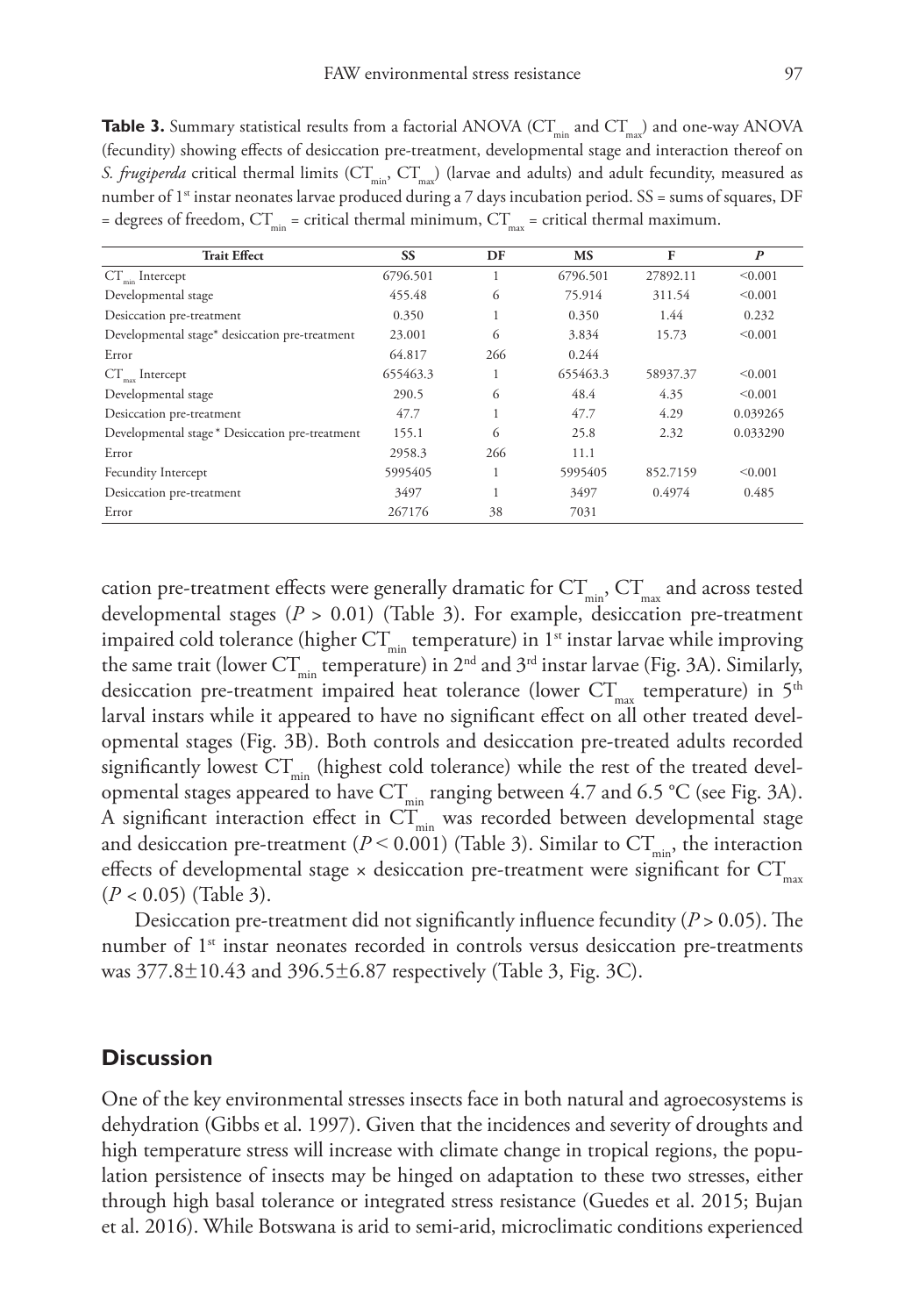

Figure 3. Effects of desiccation pre-treatment (des. pretreat.) on critical thermal minimum A critical thermal maximum **B** for *S. frugiperda* larvae (all six instars) and adults and **C** fecundity of *S. frugiperda* adults. Error bars represent 95% confidence limits (N = 20) and means with the same letter are not significantly different from each other.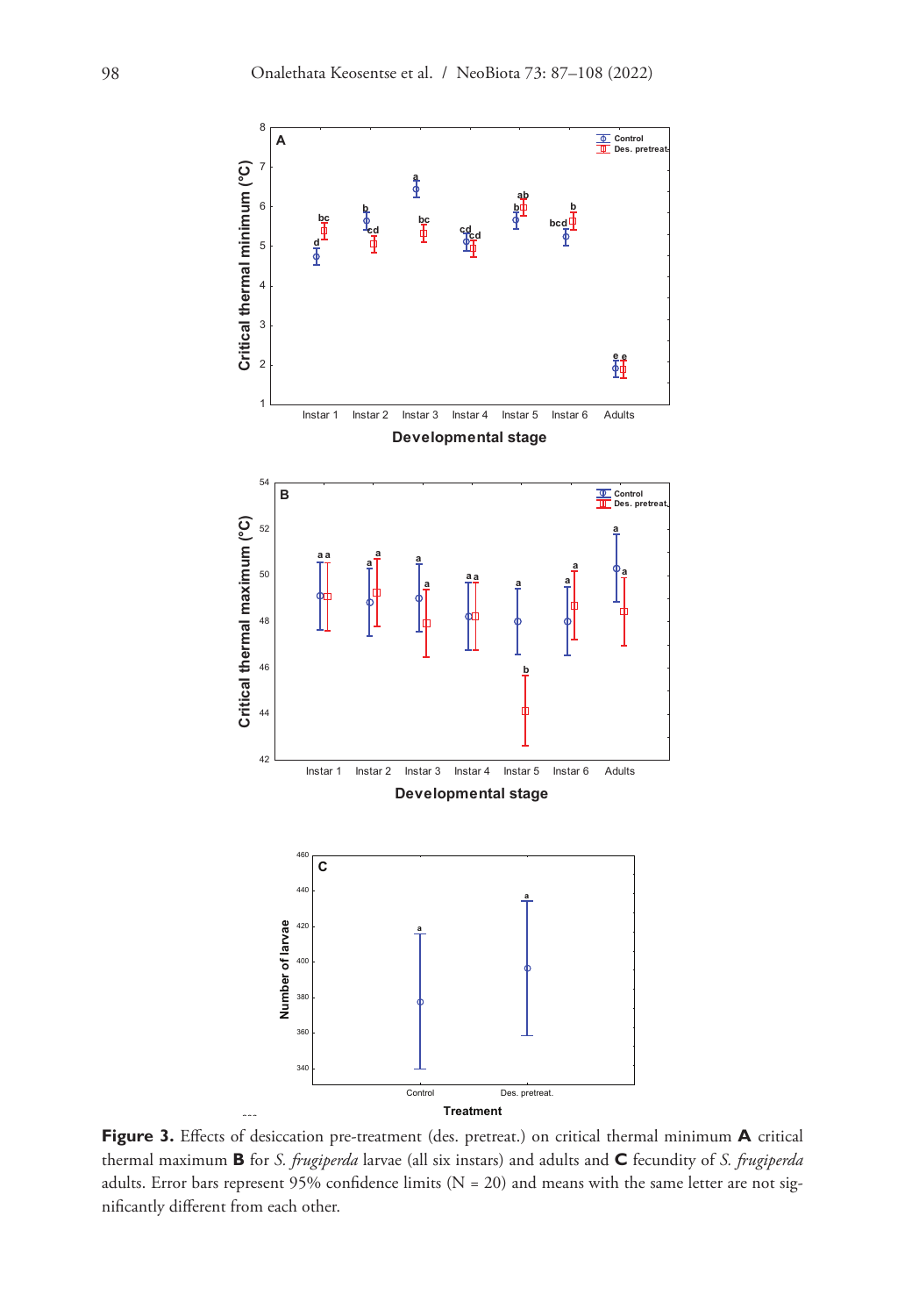locally show that *S. frugiperda* life stages likely experience episodes of high temperatures and desiccation, associated with heat waves and droughts during recent austral summers (see Keosentse et al. 2021). This indicates frequent exposure to overlapping acute and chronic environmental stresses, such as heat and desiccation. Our results show differential levels of water balance traits (basal BWC, proportional BWC and WLRs following desiccation) across developmental stages. Furthermore, our results also show dramatic effects of desiccation pre-treatment on physiological traits (CTLs), but without apparent structuration while effects of desiccation pre-treatment on fecundity were not apparent.

Body water content increased with larval instar age, with  $1<sup>st</sup>$  and  $6<sup>th</sup>$  larval instars recording the lowest and highest BWC respectively. The result is in keeping with Tarusikirwa et al. (2021) who recently reported similar trend in a related lepidoptera, *Tuta absoluta*, with larval instars' BWC increasing with age. In addition, this result is also consistent with findings by Bujan et al. (2016) that showed BWC increases with age and body size, likely extending the significant role of body size on BWC. Furthermore, body water reserves may be limited in smaller relative to larger developmental stages owing to higher surface area to body mass ratio (Krupp et al. 2020). This characteristic also makes smaller developmental stages more vulnerable to water loss than larger ones. This result suggests that early larval neonates may be more vulnerable to desiccating environments than the later stages that have higher BWC and relatively lower surface area to volume ratio. Bujan et al. (2016) reported higher BWC in canopy ants (larger insects) than understory ants (smaller insects). A comparison of  $4<sup>th</sup>$ – $6<sup>th</sup>$  instar larvae and adults showed that late larval instars had higher BWC than adults in keeping with Tarusikirwa et al. (2021) who reported higher BWC in *T. absoluta* 4<sup>th</sup> instars than adults. This may be attributed to their diets and habitat environments. Larvae feed on plant parts, full of sap that may provide higher amounts of water. Furthermore, adult *S. frugiperda* may be more 'terrestrial' than larval stages; the latter are always within microhabitats of the host plants, where they are protected from desiccation. This may partly account for the lower BWC of adults relative to the late instar larvae. This finding is congruent with Yoder et al. (2003) who reported higher BWC in *Stethorus nigripes* larvae than adults. In addition, pupae had higher basal BWC than adults. Indeed, from an evolutionary perspective, most 'immobile' developmental stages (e.g. pupae) always compensate for stress resistance through exhibiting inherent basal higher stress resistance than more mobile (e.g. adults) stages that can behaviorally compensate (Chown and Nicolson 2004). This partly accounts for the higher basal BWC of the pupae relative to adults reported here. Benoit et al. (2007) nevertheless reported higher BWC in 3rd versus 4th larval instars of *Belgica antarctica* suggesting ambivalent effects on the effects of developmental stage and body mass on basal BWC. Nevertheless, adults recorded lower proportional BWC than larval instars, in contrast to Tarusikirwa et al. (2021) who reported higher proportional BWC in *T. absoluta* adults relative to larvae. This suggests that proportional BWC in insects may be species and developmental stage dependent. We speculate here that a lower proportional BWC for adults may mean that adult *S. frugiperda* may use other mechanisms for avoiding desiccation. For example, adults are nocturnal (are mostly active during humid evenings) (Rojas et al. 2004) and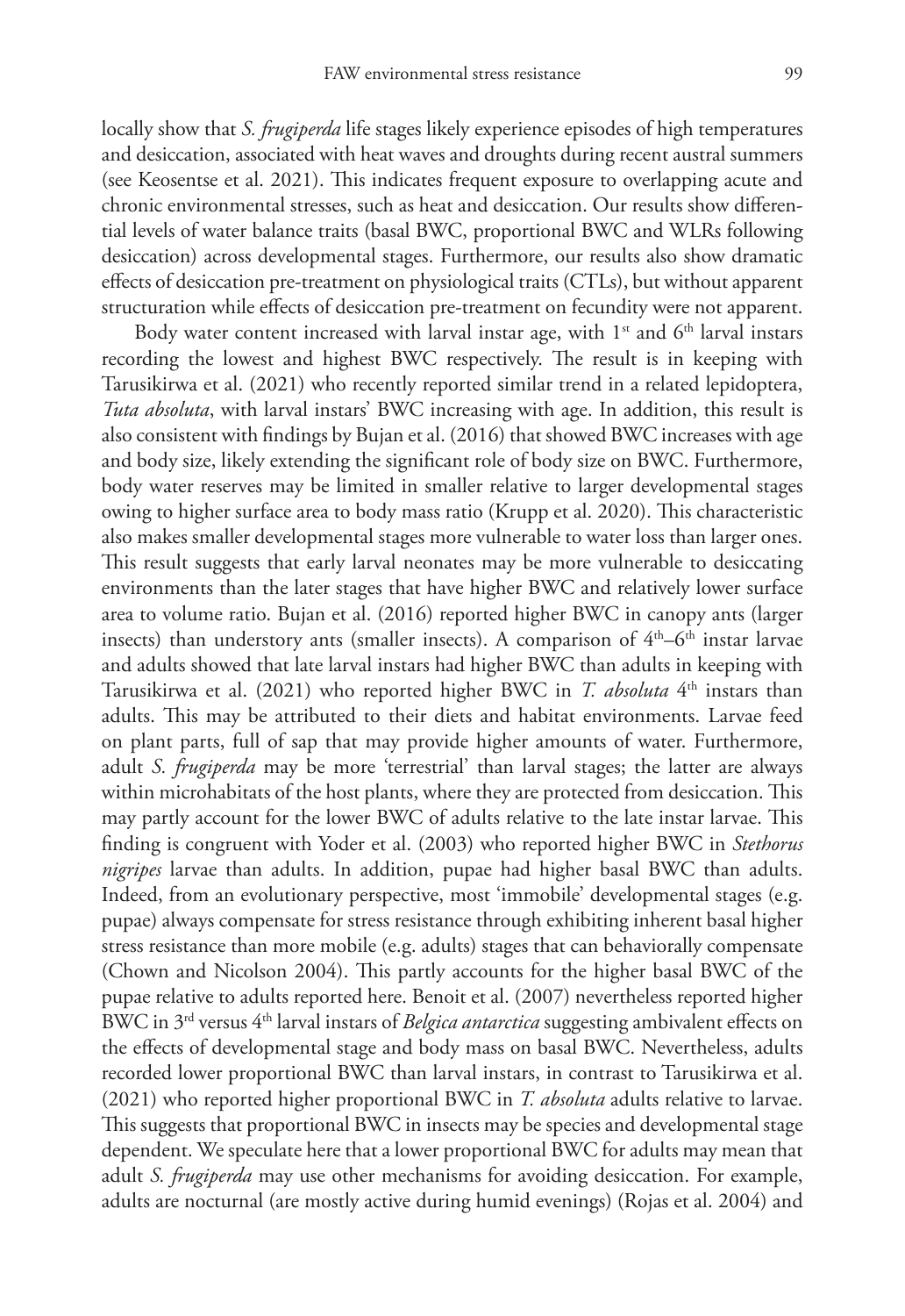hide under host leaves during desiccating daytime environments (Rwomushana 2019). This may mean that behavioral adaptation may be more important for desiccation tolerance in adults relative to other developmental stages.

Water loss rates increased with age amongst larval instars, consistent with the increase in BWC with age across larvae. First and 6<sup>th</sup> larval instars recorded the lowest and highest WLRs respectively and across the recorded times (12–48 h). These results are closely linked with BWC amongst larval instars since it also increased with larval instar age. This result is contrary to Benoit et al.  $(2007)$  who reported higher WLRs in  $3<sup>rd</sup>$ than 4th larval instars of *B. antarctica*. Dehydration resistant insects are usually associated with higher lipid content or a heavily waterproofed cuticle that reduces water loss (Benoit et al. 2007). The variation in WLRs reported here may be linked to differential body lipid content among larval instars. Furthermore, significant differences in WLRs were only evident for 5<sup>th</sup> and 6<sup>th</sup> instar larvae. This may be because of their basal higher BWC which may allow desiccation pre-treatment responses to be evident as compared to early instars, whose relatively lower BWC may result in desiccation pre-treatment having little effects on plasticity of WLR. High WLRs recorded in the controls in instar 6 could be a combination of dehydration and mass loss due to consumption of reserves for energy since insects were not fed during the experiment. Decreased WLRs in the 6<sup>th</sup> instar following desiccation pre-treatment may also be due to the stress induced sit and wait strategy (Lighton and Fielden 1995). When exposed to stress, insects may reduce their metabolic activity hence reducing energy consumption and lowering water loss through gaseous exchange due to decreased respiration (Lighton and Fielden 1995). However, desiccation pre-treatment led to an increase in WLR in the  $5<sup>th</sup>$  instar larvae, albeit not significant. Nevertheless, a gradual decrease in WLRs over time in 4<sup>th</sup>,  $5<sup>th</sup>$  and  $6<sup>th</sup>$  instars as well as adults relative to other developmental stages indicate that water balance may be life stage or cuticular permeability dependent, hence suggesting the role of these developmental stages  $(4<sup>th</sup>, 5<sup>th</sup>, 6<sup>th</sup>$  instars and adults) in surviving high temperature and desiccating arid African environments. Differential WLRs (low overall magnitude) recorded here following exposure to desiccating environments may highlight enhanced water conservation under constant organismal activity levels. Furthermore, it may also highlight potential organismal reduced metabolic activity during periods of stress, reflecting onto lower energy consumption as well as lower water loss through gaseous exchanges' due to decreased respiration (Benoit et al. 2007). While cuticular permeability was not measured across life stages in the current study, this warrants further investigation to elucidate these differential responses amongst life stages. Although pupae recorded higher BWC than adults, interestingly their WLRs were lower than those of adults. This supports the notion that immobile stages have developed inherent survival mechanisms given their inability to behaviorally thermoregulate under stressful desiccating environments. Pupae have a hard shell/cocoon that prevents abrasion of surface water-proofing layer of the cuticle hence improving desiccation resistance (reviewed in Danks 2000).

Our results showed improved cold tolerance (lower  $CT_{min}$ ) for 2<sup>nd</sup> and 3<sup>rd</sup> larval instars following desiccation pre-treatment indicating some cross tolerance effects.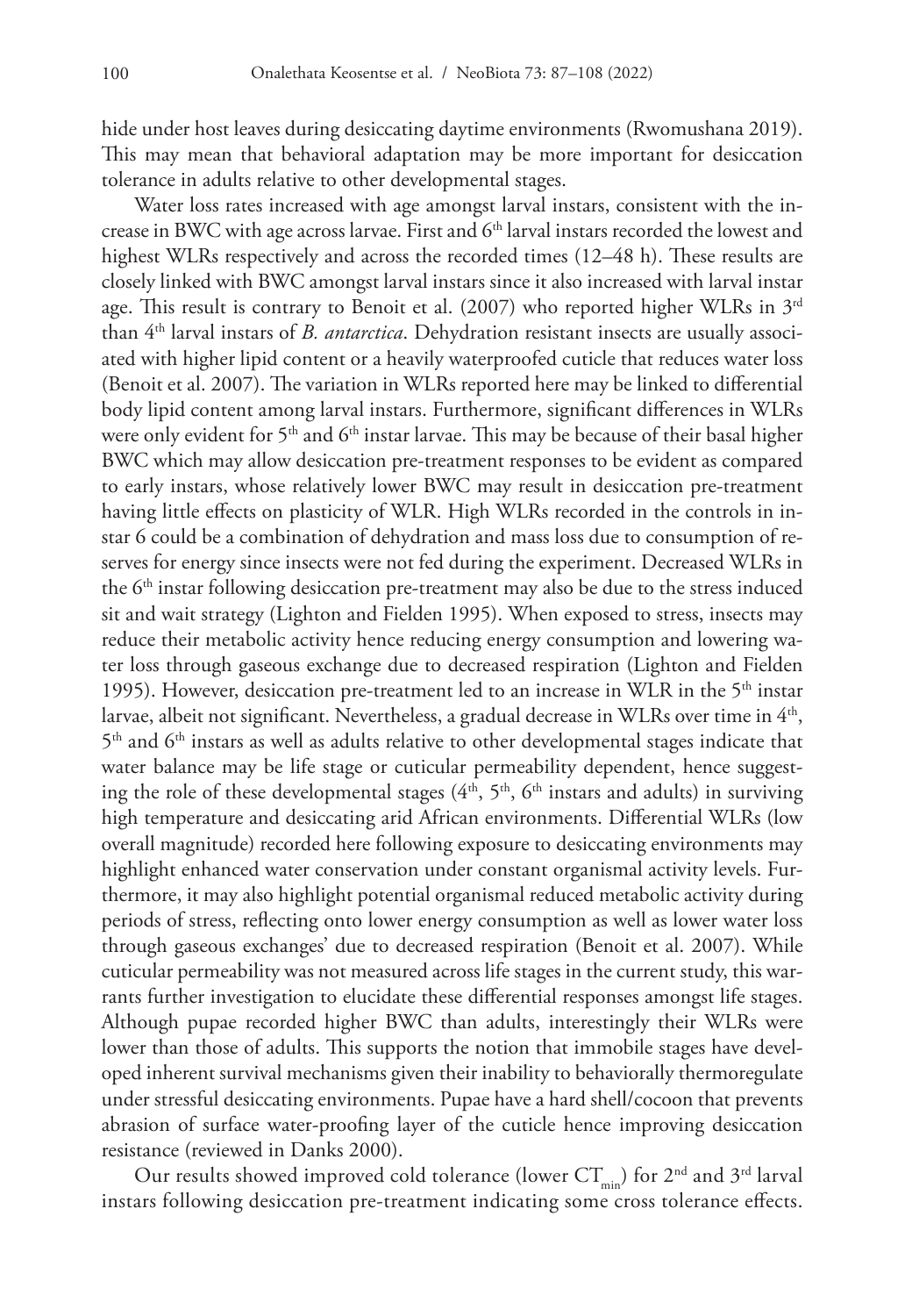This is in consonance with Mutamiswa et al. (2018), who reported an enhanced  $CT_{min}$  in related species, *C. partellus*, *B. fusca* and *S. calamistis* larvae following desiccation pre-treatment. In addition, our results are in keeping with Bayley et al. (2001) who reported improved cold tolerance following desiccation stress in soil collembolan, *Folsomia candida*. These plastic responses in 2nd and 3rd larval instars indicate fitness and survival edge relative to other larval instars under desiccating environments. Although adults did not show any plastic responses following desiccation pre-treatment, they recorded the lowest  $CT_{\min}$  indicating highest cold tolerance amongst all tested developmental stages outside acclimation responses. While insects have been reported to upregulate heat shock proteins (Hsps) synthesis in response to desiccation stress (e.g. Feder and Hofmann 1999), Hsps also improve cold tolerance (Chown and Nicolson 2004). Thus, this potential overlap in resistance mechanisms, albeit not measured here, may account for this integrated stress resistance in our results. Furthermore, desiccation pre-treatment impaired cold tolerance (higher  $CT_{min}$ ) than controls, while it had no effects on all other measured parameters. Impairment of cold tolerance following desiccation pre-treatment suggests a cost of desiccation on cold tolerance, which may be developmental stage dependent. These fitness costs may be caused by the cumulative effects of both the sub-lethal desiccation pre-treatment and the cold tolerance traits that negatively affect fitness traits. Coupled with no acclimation effects of all other treatments for  $CT_{\text{max}}$ , this may point to a cross-susceptibility to temperature (especially heat) and desiccation across *S. frugiperda* development. Similar trends have been reported in *Sarcophaga crassipalpis* (Tammarielo et al. 1999) as well as *S. calamistis* and *C. partellus* larvae (Mutamiswa et al. 2018). Given these differential CTLs following desiccation pre-treatment in the current study, this suggests that physiological stress responses are life stage and trait dependent in *S. frugiperda* and that plastic interactive effects of desiccation and temperature may not yield significant beneficial acclimation responses.

Desiccation pre-treatment did not significantly affect fecundity in *S. frugiperda*. This suggests that invasive *S. frugiperda* still remains competitively fecund under highly desiccating arid environments and this trait may highly contribute to its rapid establishment in dry and hot tropical environments. The results are in agreement with Tajeda et al. (2016) who reported a similar trend between desiccation acclimated and control *A. ludens*. However, our results are in contrast with Benoit et al. (2010) who reported significantly lower fecundity in aquatic *Culex pipiens* following multiple bouts of dehydration. Nevertheless, the lack of dehydration effects on fecundity reported here may be a key determinant for increasing propagules of *S. frugiperda* when introduced in novel, arid and stressful habitats. Our fecundity assays were done following desiccation pre-treatment of adults only following acute acclimation pre-treatment. Given that more chronic acclimation treatments and/or carryover effects cascading into next life stages may alter adult fitness, future studies should focus on pre-treating earlier developmental stages under these aforementioned conditions to elucidate their effects on reproductive capacity of this invasive insect pest.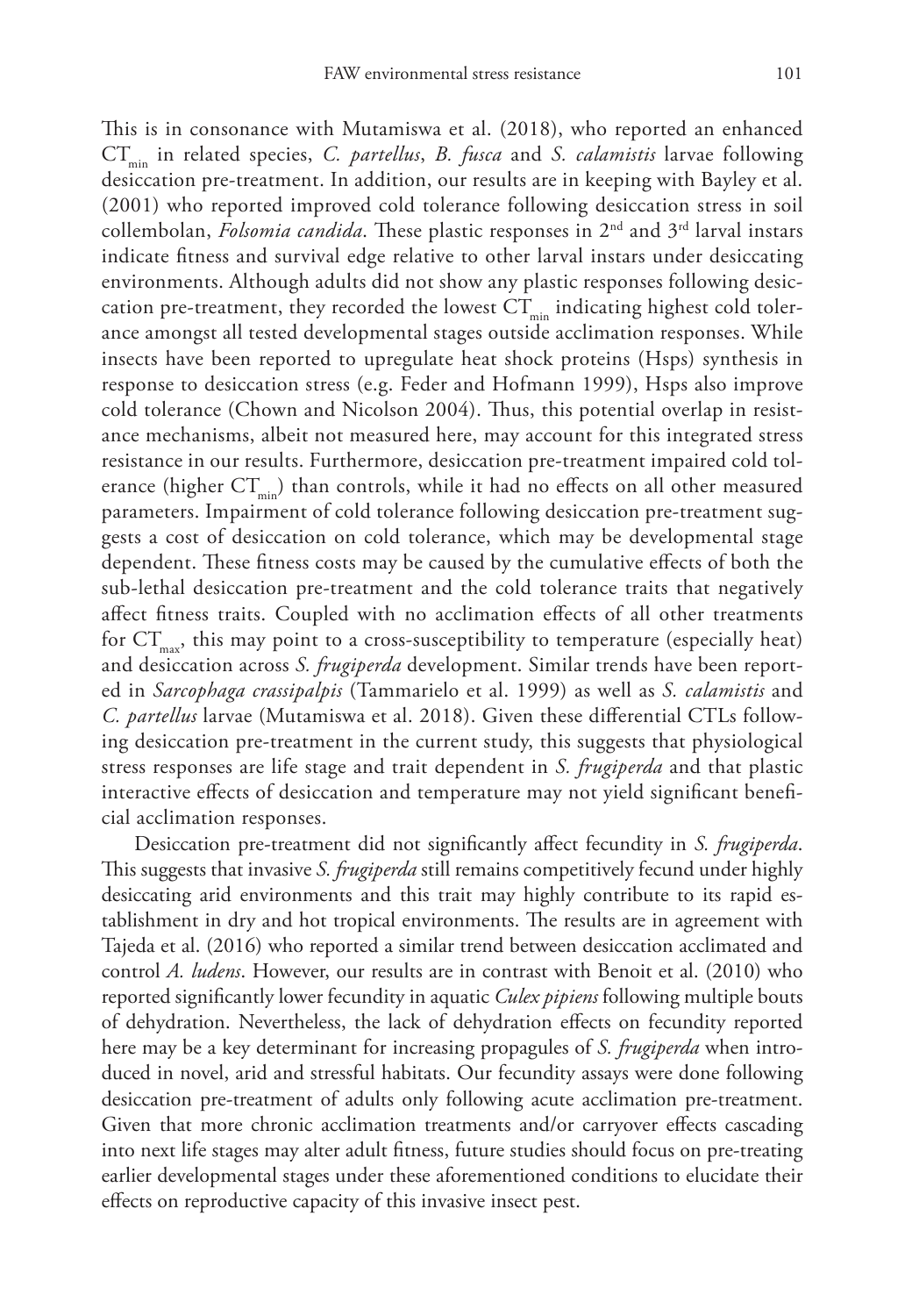## **Conclusion**

This work reports developmental stage differences in water balance and performance of *S. frugiperda* and implications on potential invasion under changing environments. Our results show that 1) basal BWC increased with age among larval instars and that this trend was also consistent with WLRs. However, proportional BWC seemed to decrease with developmental stage, and was lowest in adults. We also show that 2) WLRs increased with age in larval instars, and that pupae had lower WLRs than adults. However, the effects of desiccation environment on WLRs were beneficial for  $6<sup>th</sup>$  relative to  $5<sup>th</sup>$  instar larvae, suggesting the role of developmental stage on beneficial acclimation responses. Third, desiccation seemed to generally have more dramatic effects across development, suggesting complexity associated with acclimation responses that may be intertwined across development. Last, the effect of prior dehydration stress had no effects on fecundity, likely aiding the reproduction and fitness of this species in accumulating propagules under stressful arid environments. Physiological responses reported here may partly account for the thriving invasive populations of *S. frugiperda* in arid and semi-arid African habitats. Future studies should focus on understanding physiological mechanisms underlying water conservation in this invasive species. Similarly, more work may be needed to refine and make more conclusive plastic interactive effects of temperature and desiccation on *S. frugiperda* fitness traits. This information provides insights into understanding invasive species adaptation under desiccating environments and is significant in predicting spatio-temporal invasive pest outbreaks under changing abiotic environments.

## **Acknowledgements**

The authors acknowledge valuable support from Botswana International University of Science and Technology (BIUST) to O. K., R. M. and C. N., University of the Free State (UFS) and Midlands State University (MSU) to R. M.

## **References**

- Abrahams P, Bateman M, Beale T, Clottey V, Cock M, Colmenarez Y, Corniani N, Day R, Early R, Godwin J, Murphy S, Richard G, Vos J (2017) Fall Armyworm: Impacts and Implications for Africa. Evidence Note (2), September 2017. Report to DFID. CABI, Wallingford.
- Barfield CS, Mitchell ER, Poeb SL (1978) A temperature-dependent model for fall armyworm development. Annals of the Entomological Society of America 71(1): 70–74. [https://doi.](https://doi.org/10.1093/aesa/71.1.70) [org/10.1093/aesa/71.1.70](https://doi.org/10.1093/aesa/71.1.70)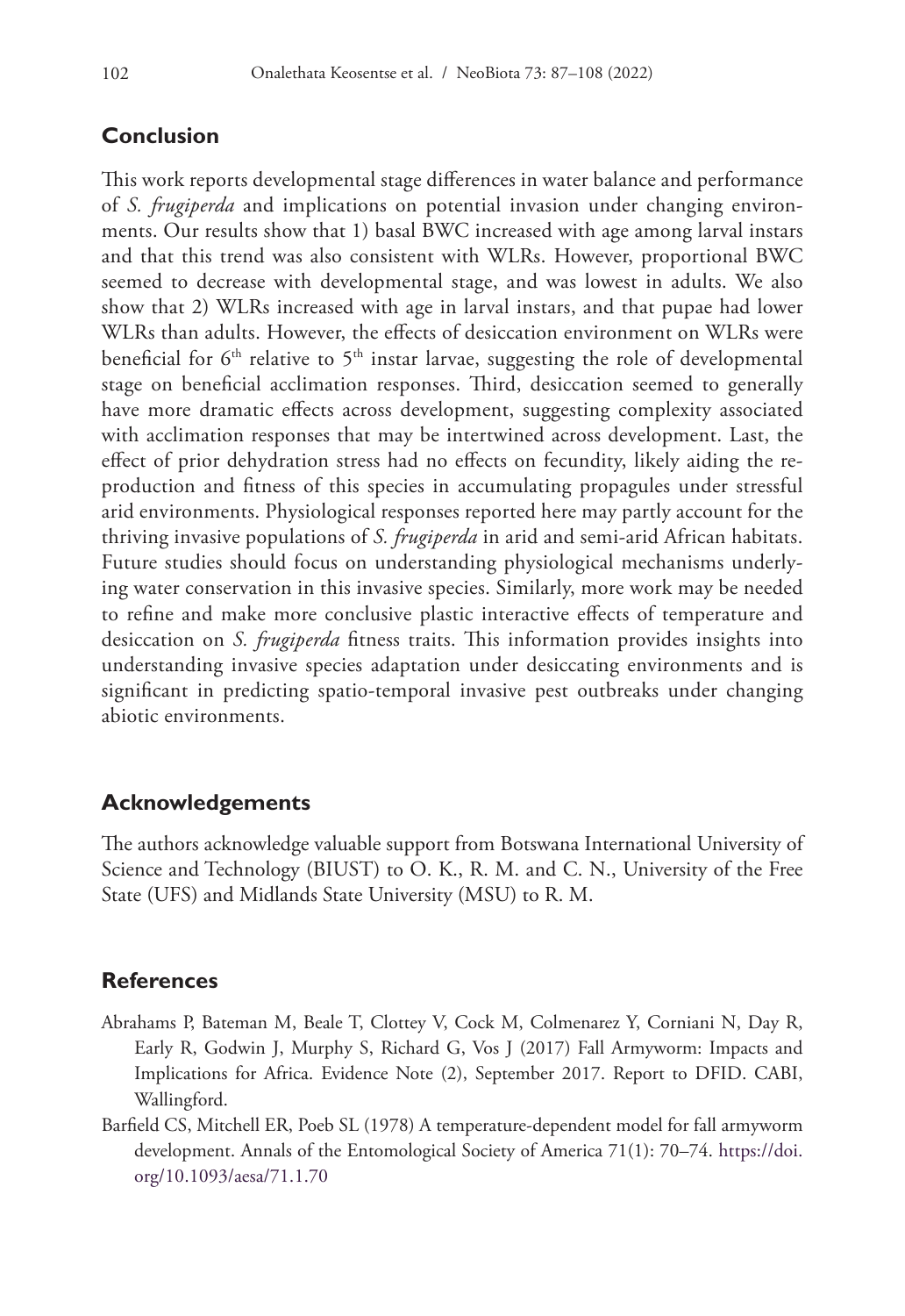- Bauerfeind SS, Kellermann V, Moghadam NN, Loeschcke V, Fischer K (2014) Temperature and photoperiod affect stress resistance traits in *Drosophila melanogaster*. Physiological Entomology 39(3): 237–246.<https://doi.org/10.1111/phen.12068>
- Bayley M, Petersen SO, Knigge T, Kohler HR, Holmstrup M (2001) Drought acclimation confers cold tolerance in the soil collembolan *Folsomia candida*. Journal of Insect Physiology 47(10): 1197–1204. [https://doi.org/10.1016/S0022-1910\(01\)00104-4](https://doi.org/10.1016/S0022-1910(01)00104-4)
- Bazinet A, Marshall KE, MacMillan HA, Williams CM, Sinclair BJ (2010) Rapid changes in desiccation resistance in *Drosophila melanogaster* are facilitated by changes in cuticular permeability. Journal of Insect Physiology 56(12): 2006–2012. [https://doi.org/10.1016/j.](https://doi.org/10.1016/j.jinsphys.2010.09.002) [jinsphys.2010.09.002](https://doi.org/10.1016/j.jinsphys.2010.09.002)
- Benoit JB, Lopez-Martinez G, Michaud MR, Elnitsky MA, Lee Jr RE, Denlinger DL (2007) Mechanisms to reduce dehydration stress in larvae of the Antarctic midge, *Belgica antarctica*. Journal of Insect Physiology 53(7): 656–667. [https://doi.org/10.1016/j.](https://doi.org/10.1016/j.jinsphys.2007.04.006) [jinsphys.2007.04.006](https://doi.org/10.1016/j.jinsphys.2007.04.006)
- Benoit JB, Patrick KR, Desai K, Hardesty JJ, Krause TB, Delinger GL (2010) Repeated bouts of dehydration deplete nutrients reserves and reduce egg production in the mosquito *Culex pipiens*. The Journal of Experimental Biology 213(16): 2763–2769. [https://doi.](https://doi.org/10.1242/jeb.044883) [org/10.1242/jeb.044883](https://doi.org/10.1242/jeb.044883)
- Bubliy OA, Kristensen TN, Kellermann V, Loeschcke V (2012) Plastic responses to four environmental stresses and cross resistance in a laboratory population of *Drosophila melanogaster*. Functional Ecology 26(1): 245–253. [https://doi.org/10.1111/j.1365-](https://doi.org/10.1111/j.1365-2435.2011.01928.x) [2435.2011.01928.x](https://doi.org/10.1111/j.1365-2435.2011.01928.x)
- Bujan J, Yanoviak S, Kaspari M (2016) Desiccation resistance in tropical insects: Causes and mechanisms underlying variability in a Panama ant community. Ecology and Evolution 6(17): 6282–6291. <https://doi.org/10.1002/ece3.2355>
- Chapman JW, Williams T, Escribano A, Caballero P, Cave RD, Goulson D (1999) Age related cannibalism and horizontal transmission of a nuclear polyhedrosis virus in larval *Spodoptera frugiperda*. Ecological Entomology 24(3): 268–275. [https://doi.org/10.1046/j.1365-](https://doi.org/10.1046/j.1365-2311.1999.00224.x) [2311.1999.00224.x](https://doi.org/10.1046/j.1365-2311.1999.00224.x)
- Chown SL, Nicolson SW (2004) Insect Physiological Ecology. Mechanisms and Patterns. Oxford University Press, Oxford. <https://doi.org/10.1093/acprof:oso/9780198515494.001.0001>
- Chown SL, Sørensen JG, Terblanche JS (2011) Water loss in insects: An environmental change perspective. Journal of Insect Physiology 57(8): 1070–1084. [https://doi.org/10.1016/j.jin](https://doi.org/10.1016/j.jinsphys.2011.05.004)[sphys.2011.05.004](https://doi.org/10.1016/j.jinsphys.2011.05.004)
- Cock MJ, Beseh PK, Buddie AG, Cafa G, Crozier J (2017) Molecular methods to detect *Spodoptera frugiperda* in Ghana, and implications for monitoring the spread of invasive species in developing countries. Scientific Reports 7(1): e4103. [https://doi.org/10.1038/](https://doi.org/10.1038/s41598-017-04238-y) [s41598-017-04238-y](https://doi.org/10.1038/s41598-017-04238-y)
- Danks VH (2000) Dehydration in dormant insects. Journal of Insect Physiology 46(6): 837– 852. [https://doi.org/10.1016/S0022-1910\(99\)00204-8](https://doi.org/10.1016/S0022-1910(99)00204-8)
- Du Plessis H, Van den Berg J, Ota N, Kriticos DJ (2018) *Spodoptera frugiperda*. CSIRO-InSTePP Pest Geography, 7 pp.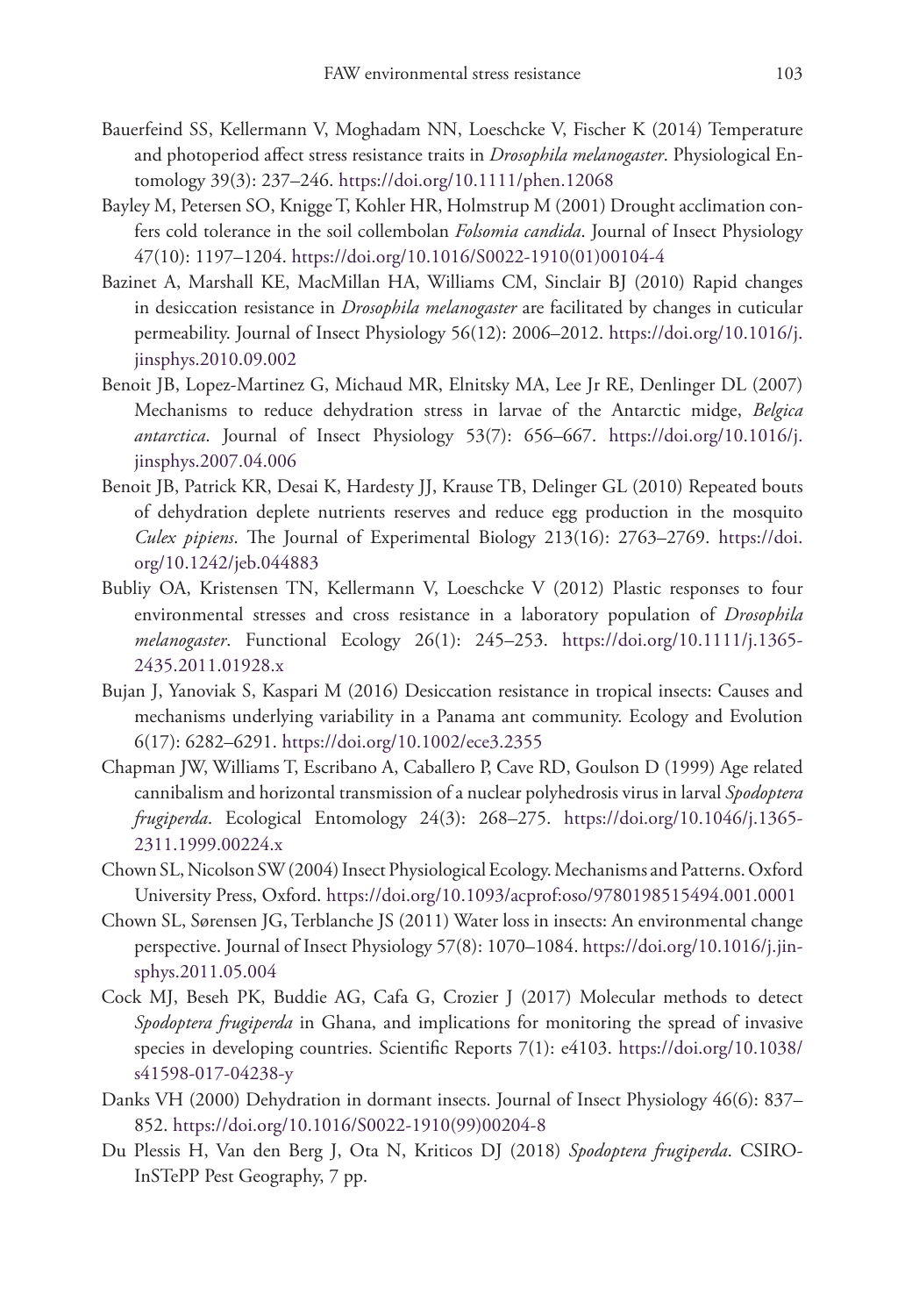- Du Plessis H, Schlemmer ML, Van den Berg J (2020) The effect of temperature on the development of *Spodoptera frugiperda* (Lepidoptera: Noctuidae). Insects 11(4): e228. [https://doi.](https://doi.org/10.3390/insects11040228) [org/10.3390/insects11040228](https://doi.org/10.3390/insects11040228)
- Early R, Gonzalez-Moreno P, Murphy ST, Day R (2018) Forecasting the global extent of invasion of the cereal pest *Spodoptera frugiperda*, the fall armyworm. NeoBiota 40: 25–50. <https://doi.org/10.3897/neobiota.40.28165>
- FAO (2018a) Integrated Management of the Fall armyworm on Maize. A guide for farmer field schools in Africa. FAO, Rome.<http://www.fao.org/3/i8741en/I8741EN.pdf>
- FAO (2018b) Fall armyworm Monitoring and Early Warning System (FAMEWS) Platform. <http://www.fao.org/fall-armyworm/en/>
- Feder ME, Hofmann GE (1999) Heat-shock proteins, molecular chaperones, and the stress response. Annual Review of Physiology 61: 243–282. [https://doi.org/10.1146/annurev.](https://doi.org/10.1146/annurev.physiol.61.1.243) [physiol.61.1.243](https://doi.org/10.1146/annurev.physiol.61.1.243)
- Gibbs AG (2002) Water balance in desert *Drosophila*: Lessons from non- charismatic microfauna. Comparative Biochemistry and Physiology. Part A, Molecular & Integrative Physiology 133(3): 781–789. [https://doi.org/10.1016/S1095-6433\(02\)00208-8](https://doi.org/10.1016/S1095-6433(02)00208-8)
- Gibbs AG, Chippindale AK, Rose MR (1997) Physiological mechanisms of evolved desiccation resistance in *Drosophila melanogaster*. The Journal of Experimental Biology 200(12): 1821–1832.<https://doi.org/10.1242/jeb.200.12.1821>
- Gibbs AG, Fukuzato F, Matzkin LM (2003) Evolution of water conservation mechanisms in *Drosophila*. The Journal of Experimental Biology 206(7): 1183–1192. [https://doi.](https://doi.org/10.1242/jeb.00233) [org/10.1242/jeb.00233](https://doi.org/10.1242/jeb.00233)
- Goergen G, Kumar PL, Sankung SB, Togola A, Tamo M (2016) First report of outbreaks of the fall armyworm *Spodoptera frugiperda* (J.E Smith) (Lepidoptera: Noctuidae), a new alien invasive pest in West and Central Africa. PLoS ONE 11(10): 1–9. [https://doi.org/10.1371/](https://doi.org/10.1371/journal.pone.0165632) [journal.pone.0165632](https://doi.org/10.1371/journal.pone.0165632)
- Gotcha N, Terblanche JS, Nyamukondiwa C (2018) Plasticity and cross-tolerance to heterogeneous environments: Divergent stress responses co-evolved in an African fruit fly. Journal of Evolutionary Biology 31(1): 98–110. <https://doi.org/10.1111/jeb.13201>
- Guedes NMP, Braga LS, Rosi-Denadai CA, Guedes RNC (2015) Desiccation resistance and water balance in populations of the maize weevil *Sitophilus zeamais*. Journal of Stored Products Research 64: 146–153. <https://doi.org/10.1016/j.jspr.2014.09.009>
- Hadley NF (1994) Water Relations of Terrestrial Arthropods. Academic Press, San Diego.
- Harrison JF, Woods HA, Roberts SP (2012) Ecological and environmental physiology of insects. Oxford University Press, New York. [https://doi.org/10.1093/acprof:o](https://doi.org/10.1093/acprof:oso/9780199225941.001.0001) [so/9780199225941.001.0001](https://doi.org/10.1093/acprof:oso/9780199225941.001.0001)
- Hoffmann AA, Sorensen JG, Loeschcke V (2003a) Adaptation of *Drosophila* to temperature extremes: Bringing together quantitative and molecular approaches. Journal of Thermal Biology 28(3): 175–216. [https://doi.org/10.1016/S0306-4565\(02\)00057-8](https://doi.org/10.1016/S0306-4565(02)00057-8)
- Hoffmann AA, Halas RJ, Dean JA, Schiffer M (2003b) Low potential for climatic stress adaptation in a rainforest Drosophila species. Science 301(5629): 100–102. [https://doi.](https://doi.org/10.1126/science.1084296) [org/10.1126/science.1084296](https://doi.org/10.1126/science.1084296)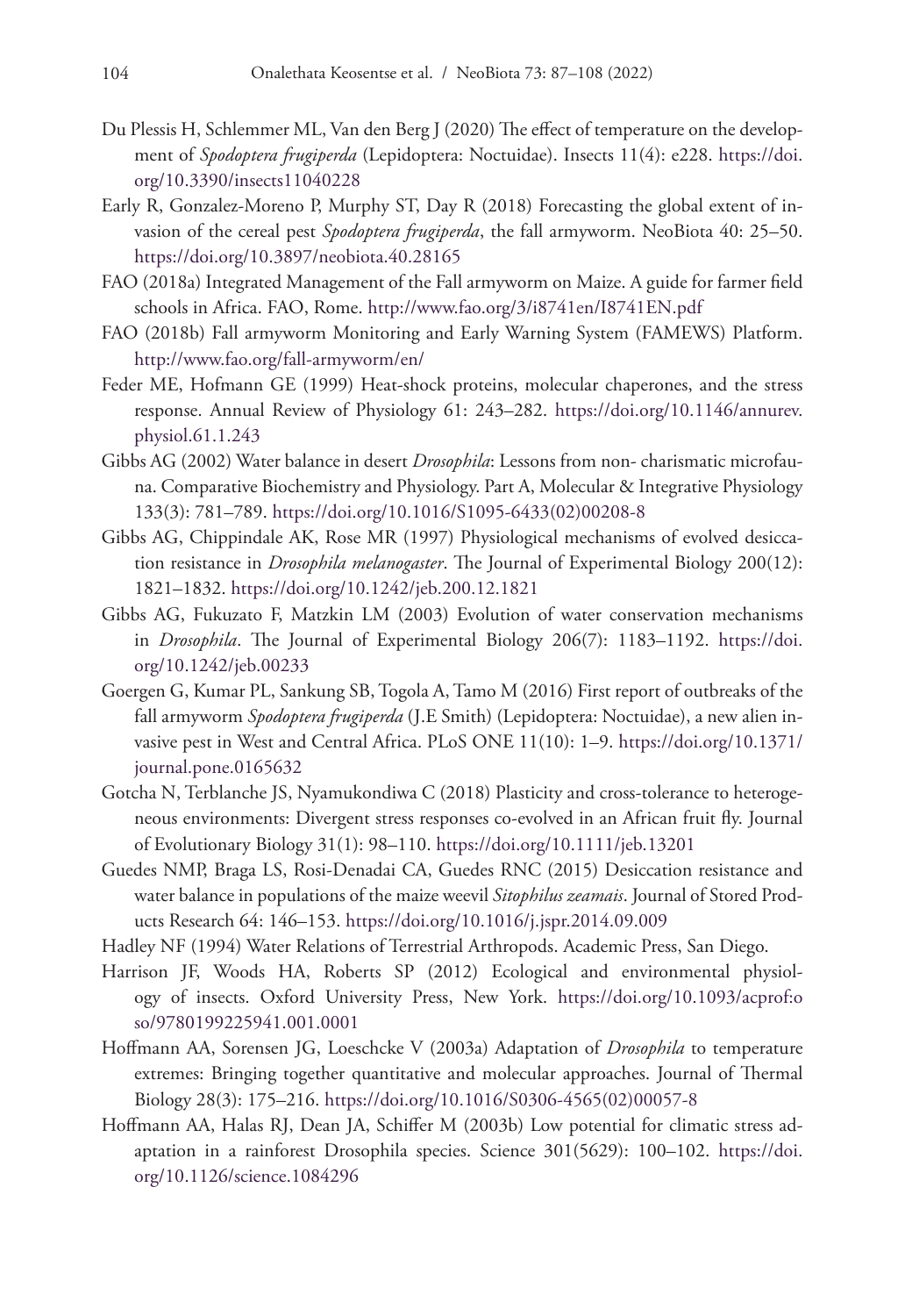- Huey BR, Kearney RM (2020) Dynamics of death by heat. Science 6508(6508): 1163. [https://](https://doi.org/10.1126/science.abe0320) [doi.org/10.1126/science.abe0320](https://doi.org/10.1126/science.abe0320)
- IPCC (2014) Climate Change 2014: Synthesis Report. Contribution of Working Groups I, II and III to the Fifth Assessment Report of the Intergovernmental Panel on Climate. IPCC, Geneva, Switzerland, 151 pp.
- Kellermann V, Hoffmann AA, Overgaard J, Loeschcke V, Sgrò CM (2018) Plasticity for desiccation tolerance across *Drosophila* species is affected by phylogeny and climate in complex ways. Proceedings of the Royal Society B 285(1874): e20180048. [https://doi.org/10.1098/](https://doi.org/10.1098/rspb.2018.0048) [rspb.2018.0048](https://doi.org/10.1098/rspb.2018.0048)
- Kellermann V, Van Heerwaarden B, Sgrò CM, Hoffmann AA (2009) Fundamental evolutionary limits in ecological traits drive Drosophila species distributions. Science 325(5945): 1244–1246.<https://doi.org/10.1126/science.1175443>
- Keosentse O, Mutamiswa R, Du Plessis H, Nyamukondiwa C (2021) Developmental stage variation in *Spodoptera frugiperda* (Lepidoptera: Noctuidae) low temperature tolerance: implications for overwintering. Austral Entomology 60(2): 400–410. [https://doi.org/10.1111/](https://doi.org/10.1111/aen.12536) [aen.12536](https://doi.org/10.1111/aen.12536)
- Kleynhans E, Terblanche JS (2011) Complex interactions between temperature and relative humidity on water balance of adult tsetse (Glossinidae: Diptera): implications for climate change. Frontiers in Physiology 2: 1–10. <https://doi.org/10.3389/fphys.2011.00074>
- Krupp JJ, Nayal K, Wong A, Millar JG, Levine JD (2020) Desiccation resistance is an adaptive life-history trait dependent upon cuticular hydrocarbons and influenced by mating status and temperature in *D. melanogaster*. Journal of Insect Physiology 121: e103990. [https://](https://doi.org/10.1016/j.jinsphys.2019.103990) [doi.org/10.1016/j.jinsphys.2019.103990](https://doi.org/10.1016/j.jinsphys.2019.103990)
- Lighton JRB, Fielden LJ (1995) Mass scaling of standard metabolism in ticks: A valid case of low metabolic rates in sit-and-wait strategists. Physiological Zoology 68(1): 43–62. [https://](https://doi.org/10.1086/physzool.68.1.30163917) [doi.org/10.1086/physzool.68.1.30163917](https://doi.org/10.1086/physzool.68.1.30163917)
- Lopez-Martinez G, Benoit JB, Rinehart JP, Elnitsky MA, Lee Jr RE, Denlinger DL (2009) Dehydration, rehydration, and overhydration alter patterns of gene expression in the Antarctic midge, *Belgica antarctica*. Journal of Comparative Physiology. B, Biochemical, Systemic, and Environmental Physiology 179(4): 481–491.<https://doi.org/10.1007/s00360-008-0334-0>
- Maino JL, Schouten R, Overton K, Day R, Ekesi S, Bett B, Barton M, Gregg PC, Umina PA, Reynolds OL (2021) Regional and seasonal activity predictions for fall armyworm in Australia. Current Research in Insect Science 1: 100010.<https://doi.org/10.1016/j.cris.2021.100010>
- Megersa K, Tamiru S (2019) Outbreak, distribution and management of fall armyworm, *Spodoptera frugiperda* J.E. Smith in Africa: The status and prospects. African Journal of Agricultural Research 4: e43.
- Mitchell KA, Boardman L, Clusella-Trullas S, Terblanche JS (2017) Effects of nutrient and water restriction on thermal tolerance: A test of mechanisms and hypotheses. Comparative Biochemistry and Physiology, Part A, Molecular & Integrative Physiology 212: 15–23. <https://doi.org/10.1016/j.cbpa.2017.06.019>
- Montezano DG, Specht A, Sosa-Gómez DR, Roque-Specht VF, Sousa-Silva JC, Paula-Moraes SV, Peterson JA, Hunt TE (2018) Host plants of *Spodoptera frugiperda* (Lepidop-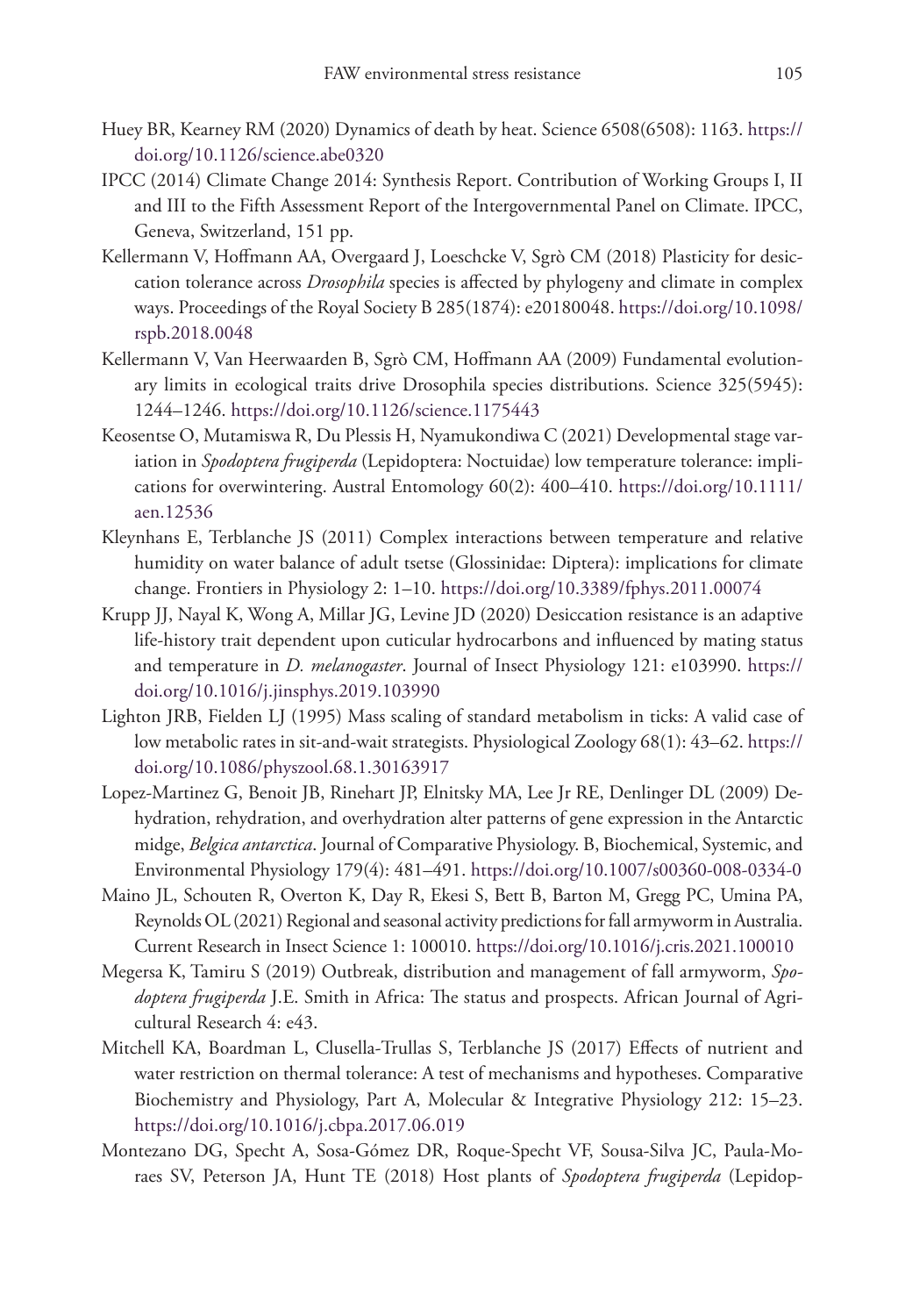tera: Noctuidae) in the Americas. African Entomology 26(2): 286–300. [https://doi.](https://doi.org/10.4001/003.026.0286) [org/10.4001/003.026.0286](https://doi.org/10.4001/003.026.0286)

- Montezano DG, Specht A, Sosa-Gómez DR, Roque-Specht VF, Paula-Moraes SV, Peterson JA, Hunt TE (2019) Developmental parameters of *Spodoptera frugiperda* (Lepidoptera: Noctuidae) immature stages under controlled and standardized conditions. The Journal of Agricultural Science 11: 1916–9760.<https://doi.org/10.5539/jas.v11n8p76>
- Mutamiswa R, Chidawanyika F, Nyamukondiwa C (2017) Comparative assessment of the thermal tolerance of spotted stemborer, *Chilo partellus* (Lepidoptera: Crambidae) and its larval parasitoid, *Cotesia sesamiae* (Hymenoptera: Braconidae). Insect Science 25(5): 847– 860.<https://doi.org/10.1111/1744-7917.12466>
- Mutamiswa R, Chidawanyika F, Nyamukondiwa C (2018) Superior basal and plastic thermal responses to environmental heterogeneity in invasive exotic stemborer *Chilo partellus* Swinhoe over indigenous *Busseola fusca* (Fuller) and *Sesamia calamistis* Hampson. Physiological Entomology 43(2): 108–119. [https://doi.org/10.1111/](https://doi.org/10.1111/phen.12235) [phen.12235](https://doi.org/10.1111/phen.12235)
- Mutamiswa R, Machekano H, Singano C, Joseph V, Chidawanyika F, Nyamukondiwa C (2021) Desiccation and temperature resistance of the larger grain borer, *Prostephanus truncatus* (Horn) (Coleoptera: Bostrichidae): pedestals for invasion success? Physiological Entomology 46(2): 157–166.<https://doi.org/10.1111/phen.12355>
- Nyamukondiwa C, Terblanche J (2010) Within-generation variation of critical thermal limits in adult Mediterranean and Natal fruit flies *Ceratitis capitata* and *Ceratitis rosa*: Thermal history affects short-term responses to temperature. Physiological Entomology 35(3): 255– 264.<https://doi.org/10.1111/j.1365-3032.2010.00736.x>
- R Core Team (2020) R: A language and environment for statistical computing. R Foundation for Statistical Computing, Vienna.<https://www.R-project.org/>
- Rojas CJ, Virgen A, Malo AE (2004) Seasonal and nocturnal flight activity of *Spodoptera frugiperda* males (Lepidoptera: Noctuidae) monitored by pheromone traps in the Coast of Chipas, Mexico. The Florida Entomologist 87(4): 496–503. [https://doi.org/10.1653/0015-](https://doi.org/10.1653/0015-4040(2004)087%5B0496:SANFAO%5D2.0.CO;2) [4040\(2004\)087\[0496:SANFAO\]2.0.CO;2](https://doi.org/10.1653/0015-4040(2004)087%5B0496:SANFAO%5D2.0.CO;2)
- Rolandi C, Iglesias M, Schilman P (2014) Metabolism and water loss rate of the haematophagous insect *Rhodnius prolixus*: Effect of starvation and temperature. The Journal of Experimental Biology 217: 4414–4422. <https://doi.org/10.1242/jeb.109298>
- Rwomushana I (2019) *Spodoptera frugiperda* (fall armyworm). Invasive species compendium. CABI, Wallingford. <https://doi.org/10.1079/ISC.29810.20203373913>
- Sgrò CM, Terblanche JS, Hoffmann AA (2016) What can plasticity contribute to insect responses to climate change? Annual Review of Entomology 61(1): 433–451. [https://doi.](https://doi.org/10.1146/annurev-ento-010715-023859) [org/10.1146/annurev-ento-010715-023859](https://doi.org/10.1146/annurev-ento-010715-023859)
- Sharanabasappa D, Kalleshwaraswamy CM, Asokan R, Swamy HMM, Maruthi MS, Pavithra HB, Hegde K, Navi S, Prabhu ST, Goergen G (2018) First report of the fall armyworm, *Spodoptera frugiperda* (JE Smith) (Lepidoptera: Noctuidae), an alien invasive pest on maize in India. Pest Management in Horticultural Ecosystems 24: 23–29. [http://aapmhe.](http://aapmhe.in/.../816) [in/.../816](http://aapmhe.in/.../816)
- Sinclair BJ, Ferguon LV, Salehipour-shirazi G, MacMillan HA (2013) Cross-tolerance and cross-talk in the cold: Relating low temperatures to Desiccation and immune stress in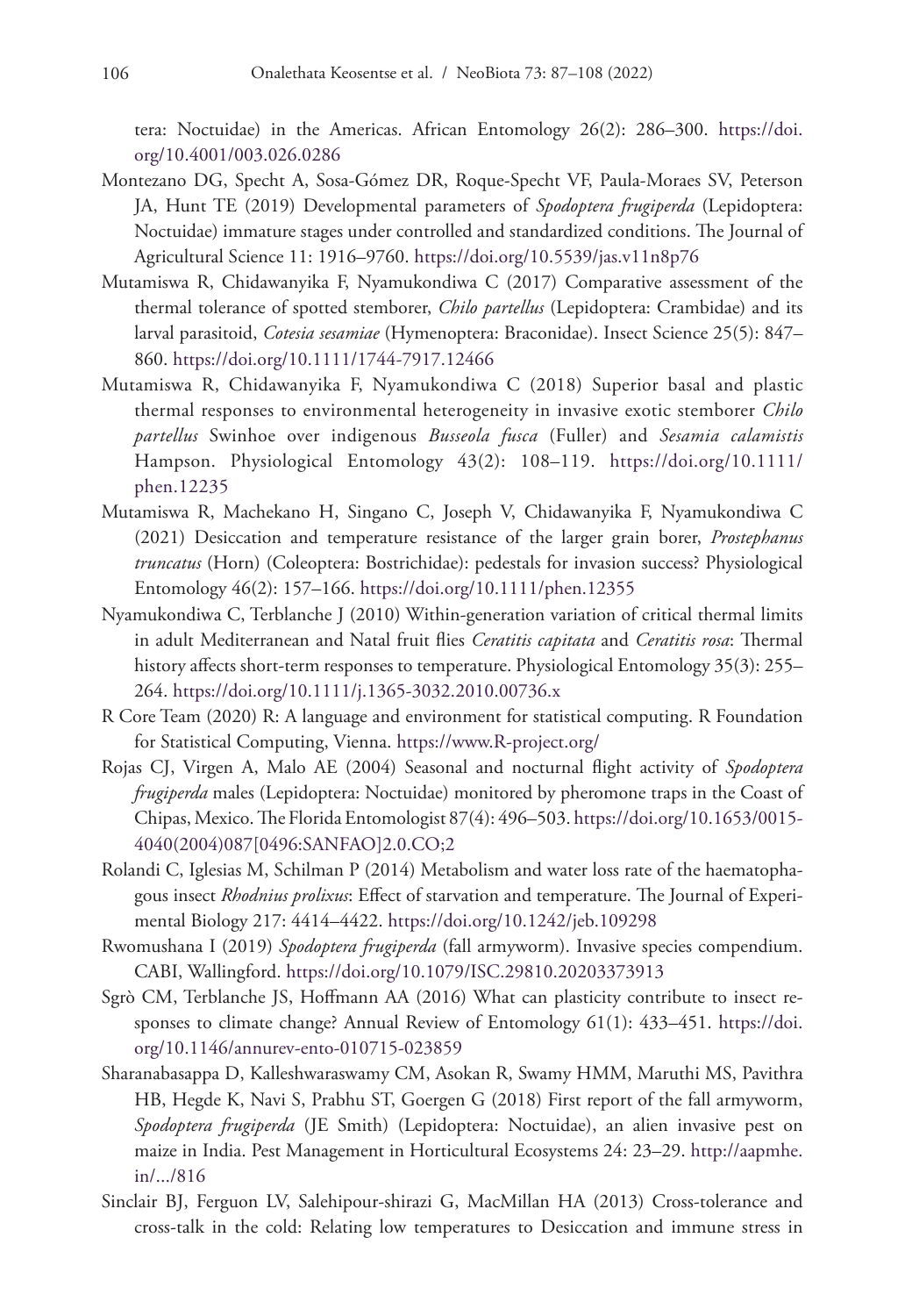insects. Integrative and Comparative Biology 53(4): 545–556. [https://doi.org/10.1093/](https://doi.org/10.1093/icb/ict004) [icb/ict004](https://doi.org/10.1093/icb/ict004)

- Stillman JH (2019) Heat waves, the new normal: Summertime temperature extremes will impact animals, ecosystems, and human communities. Physiology (Bethesda, MD) 34(2): 86–100.<https://doi.org/10.1152/physiol.00040.2018>
- Stokstad E (2017) New crop pest takes Africa at lightning speed. Science 356(6337): 473–474. <https://doi.org/10.1126/science.356.6337.473>
- Tambo AJ, Day KR, Lamontagne-Godwin J, Silvestri S, Beseh KP, Oppong-Mensah B, Phiri NA, Matimelo M (2019) Tackling fall armyworm (*Spodoptera frugiperda*) outbreak in Africa: An analysis of farmers' control actions. International Journal of Pest Management 66(4): 298–310. <https://doi.org/10.1080/09670874.2019.1646942>
- Tammarielo ST, Rinehart JP, Denlinger DL (1999) Desiccation elicits heat shock protein transcription in the flesh fly, *Sacophaga crassipalpis*, but does not enhance tolerance to high or low temperatures. Journal of Insect Physiology 45(10): 933–938. [https://doi.org/10.1016/](https://doi.org/10.1016/S0022-1910(99)00073-6) [S0022-1910\(99\)00073-6](https://doi.org/10.1016/S0022-1910(99)00073-6)
- Tarusikirwa VL, Cuthbert RN, Mutamiswa R, Gotcha N, Nyamukondiwa C (2021) Water balance and desiccation tolerance of the invasive South American pinworm. Journal of Economic Entomology 114(4): 1743–1751. <https://doi.org/10.1093/jee/toab128>
- Tefera T, Goftishu M, Ba M, Muniappan R (2019) A Guide to Biological Control of Fall Armyworm in Africa Using Egg Parasitoids. 1<sup>st</sup> edn., Nairobi, Kenya. [http://34.250.91.188:8080/](http://34.250.91.188:8080/xmlui/handle/123456789/1001) [xmlui/handle/123456789/1001](http://34.250.91.188:8080/xmlui/handle/123456789/1001)
- Tejeda MT, Arredondo J, Pérez-Staples D, Ramos-Morales P, Liedo P, Díaz-Fleischer F (2014) Effects of size, sex and teneral resources on the resistance to hydric stress in the tephritid fruit fly *Anastrepha ludens*. Journal of Insect Physiology 70: 73–80. [https://doi.org/10.1016/j.](https://doi.org/10.1016/j.jinsphys.2014.08.011) [jinsphys.2014.08.011](https://doi.org/10.1016/j.jinsphys.2014.08.011)
- Tejeda MT, Arredondo J, Liedo P, Pérez-Staples D, Ramos-Morales P, Díaz-Fleischer F (2016) Reasons for success: Rapid evolution for desiccation resistance and life-history changing in the polyphagous fly *Anastrepha ludens*. Evolution 70(11): 2583–2594. [https://doi.](https://doi.org/10.1111/evo.13070) [org/10.1111/evo.13070](https://doi.org/10.1111/evo.13070)
- Terblanche JS, Kleynhans E (2009) Phenotypic plasticity of desiccation resistance in *Glossina puparia*: Are there ecotype constraints on acclimation responses? Journal of Evolutionary Biology 22(8): 1636–1648. <https://doi.org/10.1111/j.1420-9101.2009.01784.x>
- Weldon CW, Taylor PW (2010) Desiccation resistance of adult Queensland fruit flies *Bactrocera tryoni* decreases with age. Physiological Entomology 35(4): 385–390. [https://](https://doi.org/10.1111/j.1365-3032.2010.00744.x) [doi.org/10.1111/j.1365-3032.2010.00744.x](https://doi.org/10.1111/j.1365-3032.2010.00744.x)
- Weldon C, Yap S, Taylor P (2013) Desiccation resistance of wild and mass reared *Bactrocera tryoni* (Diptera: Tephritidae). Bulletin of Entomological Research 103(6): 690–699. <https://doi.org/10.1017/S0007485313000394>
- Weldon CW, Boardman L, Marlin D, Terblanche JS (2016) Physiological mechanisms of dehydration tolerance contribute to the invasion potential of *Ceratitis capitata* (Wiedemann) (Diptera: Tephritidae) relative to its less widely distributed congeners. Frontiers in Zoology 13(1): e15. <https://doi.org/10.1186/s12983-016-0147-z>
- Weldon C, Nyamukondiwa C, Karsten M, Chown S, Terblanche J (2018) Geographic variation and plasticity in climate stress resistance among southern African populations of *Ceratitis*